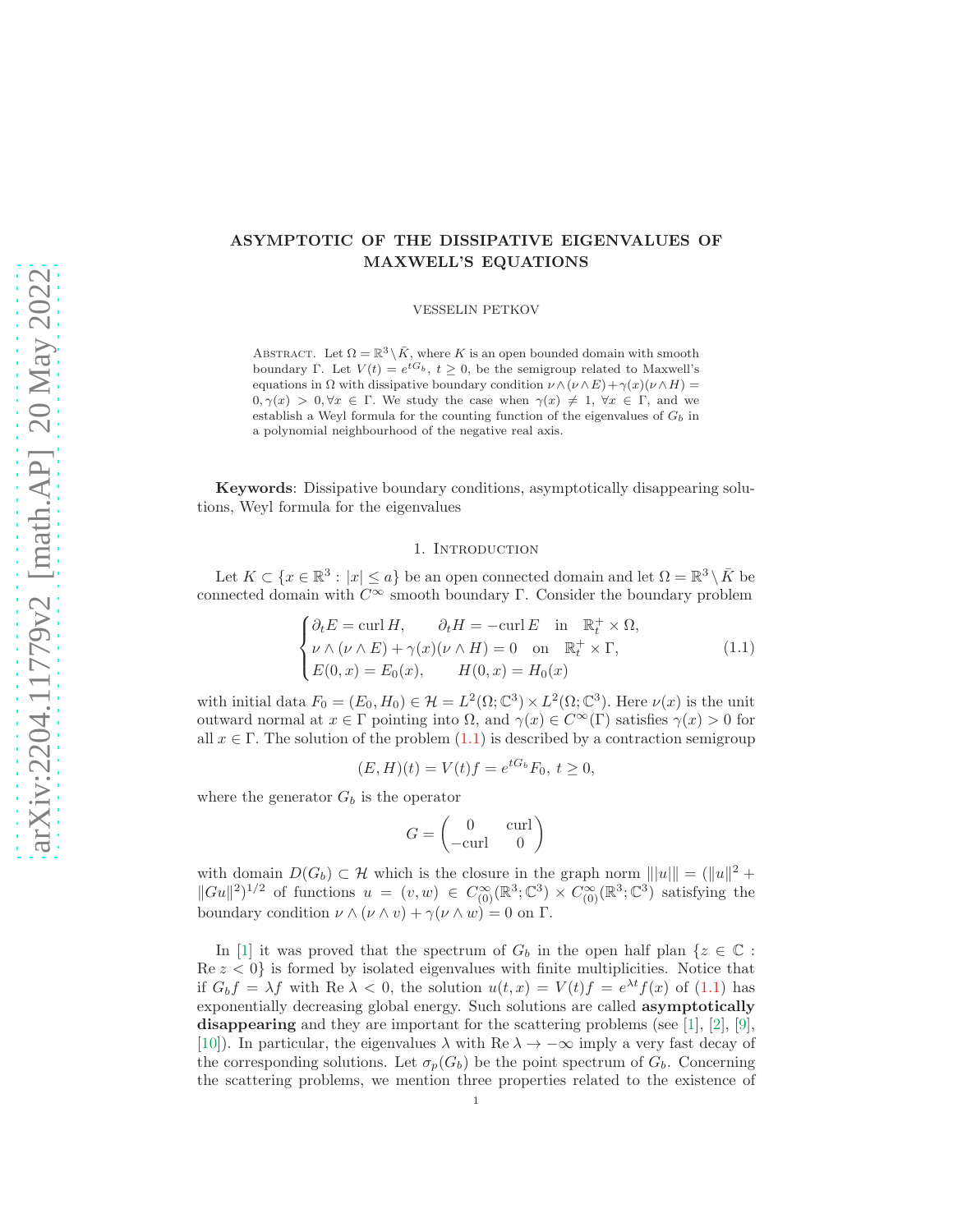eigenvalues of  $G_b$ .

First, let  $W_{\pm}$  be the wave operators

$$
W_-f=\lim_{t\to+\infty}V(t)JU_0(-t)f,\ \ W_+f=\lim_{t\to+\infty}V^*(t)JU_0(t)f,\ f\in\mathcal{H}_0,
$$

where  $U_0(t)$  is the unitary group in  $\mathcal{H}_0 = L^2(\mathbb{R}^3; \mathbb{C}^3) \times L^2(\mathbb{R}^3; \mathbb{C}^3)$  related to the Cauchy problem for Maxwell system,  $J: \mathcal{H}_0 \to \mathcal{H}$  is a projection and  $V^*(t) = e^{tG^*}$ is the adjoint semigroup (see [\[7\]](#page-19-4), [\[8\]](#page-19-5)). If  $\sigma_p(G_b) \cap \{z : \text{Re } z < 0\} \neq \emptyset$ , the wave operators  $W_{\pm}$  are not complete (see [\[1\]](#page-19-0)), that is Ran  $W_{+} \neq$  Ran  $W_{-}$  and we cannot define the scattering operator by  $S = W_+^{-1} \circ W_-\$ . In fact, the equality Ran  $W_+ =$ Ran  $W_-\$  implies  $\mathcal{H}_+ = \mathcal{H}_-\$  (see [\[5\]](#page-19-6)), where

$$
\mathcal{H}_+=\{f\in\mathcal{H}:\ \lim_{t\to+\infty}V(t)f=0\},\ \mathcal{H}_-=\{f\in\mathcal{H}:\ \lim_{t\to+\infty}V^*(t)=0\}.
$$

On the other hand, if  $g \in \mathcal{H}_+ \cap \mathcal{H}_-$ , then  $V(t)g$  is disappearing, that is there exists  $T > 0$  such that  $V(t)g = 0$  for  $t \geq T$  (see Theorem 4.2 in [\[1\]](#page-19-0)). Clearly, an eigenfunction  $f \in \mathcal{H}_+$ , but  $V(t)f$  is not disappearing, so  $f \notin \mathcal{H}_-$ . We may define the scattering operator by using another evolution operator (see [\[7\]](#page-19-4), [\[8\]](#page-19-5)).

Second, for dissipative systems Lax and Phillips developed a scattering theory in  $[7]$  and they introduced the representation of the energy space  $\mathcal H$  as a direct sum  $\mathcal{H} = D_a^- \oplus K_a \oplus D_a^+$ . A function f is called *outgoing* (resp. *incoming*) if its component in  $D_a^-$  (resp.  $D_a^+$ ) is vanishing. If f is an eigenfunction with eigenvalue  $\lambda \in \sigma_p(G_b)$ , Re  $\lambda < 0$ , it is easy to see that f is incoming and, moreover, the solution  $V(t)f$  remains incoming for all  $t \geq 0$ .

Third, in a suitable representation the scattering operator becomes an operator valued function  $S(z): L^2(\mathbb{S}^2) \to L^2(\mathbb{S}^2)$ ,  $z \in \mathbb{C}$  and Lax and Phillips (see Theorem 5.6 in [\[7\]](#page-19-4)) proved that the existence of  $z_0$ , Im  $z_0 > 0$ , for which the kernel of  $S(z_0)$ is not trivial implies  $i z_0 \in \sigma_p(G_b)$ . The existence of such  $z_0$  leads to problems in inverse scattering.

The existence of infinite number eigenvalues  $\lambda_j \in \sigma_p(G_b)$  with  $\text{Re}\lambda_j < 0$  presents an interest for applications. However to our best knowledge this problem has been studied only for the ball  $B_3 = \{x \in \mathbb{R}^3, |x| < 1\}$  assuming  $\gamma$  constant (see [\[2\]](#page-19-1)). It was proved in [\[2\]](#page-19-1) that for  $\gamma = 1$  there are no eigenvalues in  $\{z \in \mathbb{C} : \text{Re } z < 0\},\$ while for  $\gamma \neq 1$  there is always an infinite number of negative real eigenvalues  $\lambda_i$ and with exception of one they satisfy the estimate

$$
\lambda_j \le -\frac{1}{\max\{(\gamma_0 - 1), \sqrt{\gamma_0 - 1}\}} = -c_0, \tag{1.2}
$$

where  $\gamma_0 = \max\{\gamma, \frac{1}{\gamma}\}\.$  On the other hand, a Weyl formula for the counting function of the negative eigenvalues of  $G_b$  for  $K = B_3$  and  $\gamma \neq 1$  constant has been established in [\[3\]](#page-19-7).

The distribution of the eigenvalues of  $G<sub>b</sub>$  in the complex plane has been studied in [\[2\]](#page-19-1) and it was established that if  $\gamma(x) \neq 1, \forall x \in \Gamma$ , then for every  $\epsilon > 0$  and every  $M \in \mathbb{N}$ , the eigenvalues lie in  $\Lambda_{\epsilon} \cup \mathcal{R}_M$ , where

$$
\Lambda_{\epsilon} = \{ z \in \mathbb{C} : \left| \text{Re } z \right| \le C_{\epsilon} (1 + \left| \text{Im } z \right|^{1/2 + \epsilon}), \text{ Re } z < 0 \},\
$$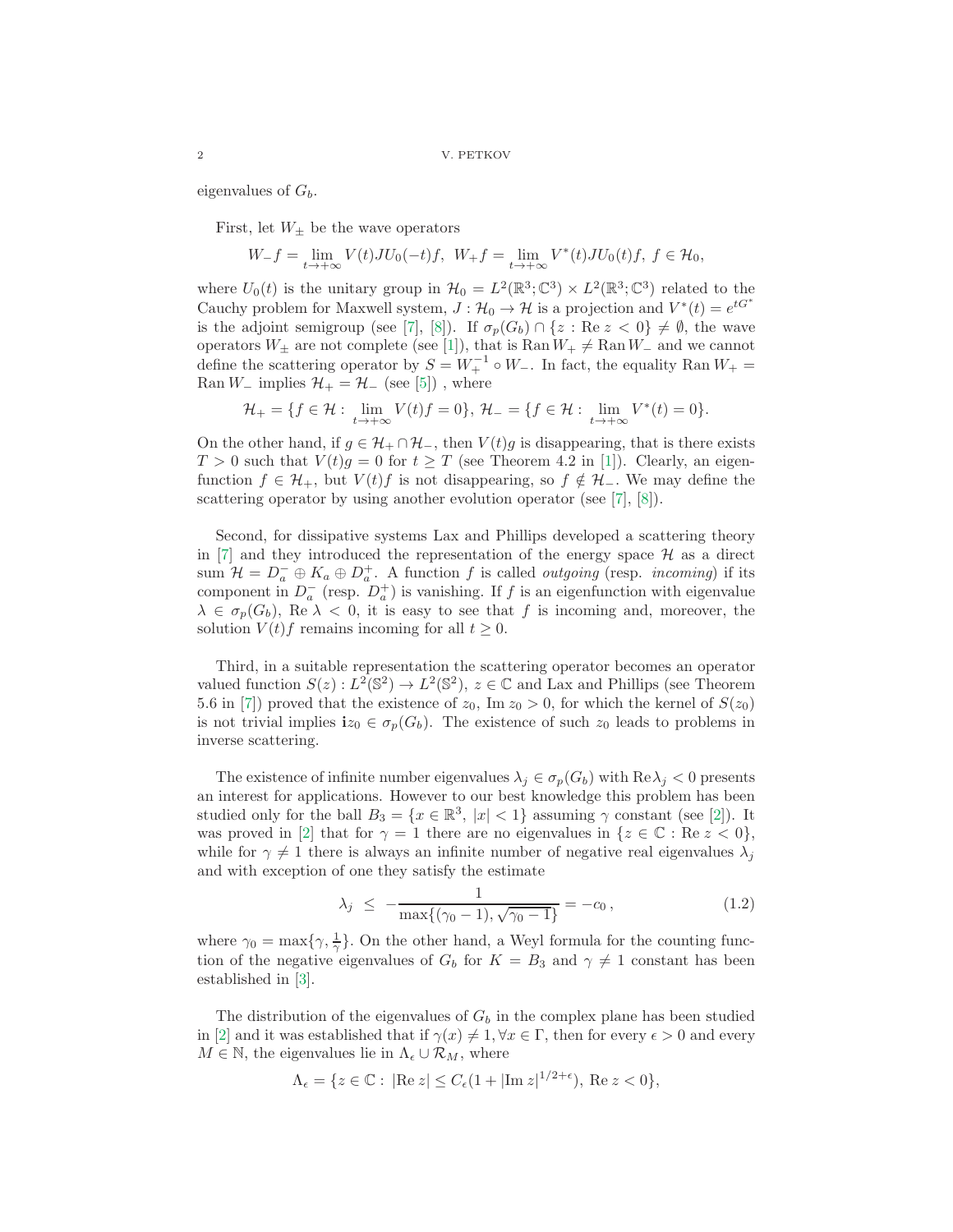$$
\mathcal{R}_M = \{ z \in \mathbb{C} : |\text{Im } z| \le C_M (1 + |\text{Re } z|)^{-M}, \text{ Re } z < 0 \}.
$$

An eigenvalues  $\lambda_j \in \sigma_p(G_b) \cap \{z : \text{Re } z < 0\}$  has (algebraic) multiplicity given by

$$
\text{mult}(\lambda_j) = \text{tr}\,\frac{1}{2\pi\mathbf{i}}\int_{|\lambda_j - z| = \epsilon} (z - G_b)^{-1} dz,
$$

where  $0 < \epsilon \ll 1$ . Introduce the set

$$
\Lambda = \{ z \in \mathbb{C} : |\text{Im } z| \le C_2 (1 + |\text{Re } z|)^{-2}, \text{ Re } z \le -C_0 \le -1 \}.
$$

We choose  $C_0 \geq 2C_2$  and  $\mathcal{R}_M \subset \Lambda$ ,  $M \geq 2$ , modulo a compact set containing a finite number eigenvalues.

Throughout this paper we assume that either  $0 < \gamma(x) < 1, \forall x \in \Gamma$  or  $1 <$  $\gamma(x), \forall x \in \Gamma$ . Our purpose is to prove the following

**Theorem 1.1.** Let  $\gamma(x) \neq 1$ ,  $\forall x \in \Gamma$ , and let  $\gamma_0(x) = \max\{\gamma(x), \frac{1}{\gamma(x)}\}$ . Then the counting function of the eigenvalues in  $\Lambda$  counted with their multiplicities for  $r \to \infty$  has the asymptotic

<span id="page-2-0"></span>
$$
\sharp{\lambda_j \in \sigma_p(G_b) \cap \Lambda : |\lambda_j| \le r, r \ge C_{\gamma_0}} = \frac{1}{4\pi} \Bigl( \int_{\Gamma} (\gamma_0^2(x) - 1) dS_x \Bigr) r^2 + \mathcal{O}_{\gamma_0}(r). \tag{1.3}
$$

The proof of the above theorem follows the approach in [\[11\]](#page-19-8) and [\[10\]](#page-19-3). In comparison with [\[10\]](#page-19-3), we will discuss briefly some difficulties and new points. For the analysis of  $\sigma_p(G_b)$  we prove in Section 2 a trace formula involving the operator  $C(\lambda)f = \mathcal{N}(\lambda)f + \frac{1}{\gamma(x)}(\nu \wedge f)$ , where  $\mathcal{N}(\lambda)f = \nu \wedge H|_{\Gamma}$  and  $(E, H)$  is the solu-tion of the problem [\(2.2\)](#page-4-0) with  $U_1 = U_2 = 0$ . Setting  $\lambda = -\frac{1}{\tilde{h}}$ ,  $\tilde{h} = h(1 + i t)$  with  $0 < h \leq h_0$ ,  $|t| \leq h^2$ , we are going to study the semiclassical problem [\(2.8\)](#page-6-0) with  $z = -i(1+it)^{-1}$ . In a recent work Vodev [\[13\]](#page-19-9) constructed a semiclassical parametrix for this problem assuming  $\theta = |\text{Im } z| \ge h^{2/5 - \epsilon}$ ,  $0 < \epsilon \ll 1$ . Moreover, in [\[13\]](#page-19-9) an approximation for  $\mathcal{N}(-\frac{1}{\hbar})$  has been obtained by a semiclassical pseudo-differential matrix valued operator.

We deal with the elliptic case, where  $\theta \geq 1 - h^2$ . In this case according to the results in [\[13\]](#page-19-9), an approximation  $T_N(h, z)$  of  $\mathcal{N}(-\frac{1}{h})$  can be constructed with a remainder having norm  $\mathcal{O}(h^N)$  choosing  $N \in \mathbb{N}$  very large. The principal symbol of  $T_N(h, z)$  has matrix symbol  $m = \frac{1}{z} \left( \rho I + \frac{B}{\rho} \right)$  (see Section 3), where  $\beta$  is a symmetric matrix,  $\rho = \sqrt{z^2 - r_0}$  and  $r_0(x', \xi')$  is the symbol of Laplace Beltrami operator  $-h^2\Delta|_{\Gamma}$ . In the case  $\gamma_0(x) = \frac{1}{\gamma(x)} > 1$ ,  $\forall x \in \Gamma$ , to approximate  $C(-\frac{1}{h})$ , we use the self adjoint operator  $\mathcal{P}(h) = -T_N(h, -\mathbf{i}) - \frac{1}{\gamma(x)}$ . There exist values of h for which  $\mathcal{P}(h)$  is not invertible. The semiclassical analysis of  $\mathcal{P}(h)$  is related to the eigenvalues of its principal symbol  $-m - \gamma_0$  which has a double eigenvalue  $\sqrt{1 + r_0} - \gamma_0$  and an eigenvalue  $r(h) = (1 + r_0)^{-1/2} - \gamma_0$ . The symbol  $r(h)$  is elliptic but  $\lim_{|\xi'| \to \infty} r(h) = -\gamma_0$  and this leads to problems in the semiclassical analysis of the spectrum of  $\mathcal{P}(h)$  (see Section 12 in [\[4\]](#page-19-10) and hypothesis (H2)). To overcome this difficulty, we introduce a global diagonalization of  $m$  with a unitary matrix  $U$  and write  $(Op_h(U))^{-1} \mathcal{P}(h) Op_h(U)$  in a block matrix form (see Section 4). We study the eigenvalues  $\mu_k(h)$  of a self adjoint operator  $Q(h)$  and show that the invertibility of  $Q(h)$  implies that of  $P(h)$ . This approach is more convenient that the investigation of the scalar symbol det  $\mathcal{P}(h)$ . If  $h_k$ ,  $0 < h_k \leq h_0$ , is such that  $\mu_k(h_k) = 0$ ,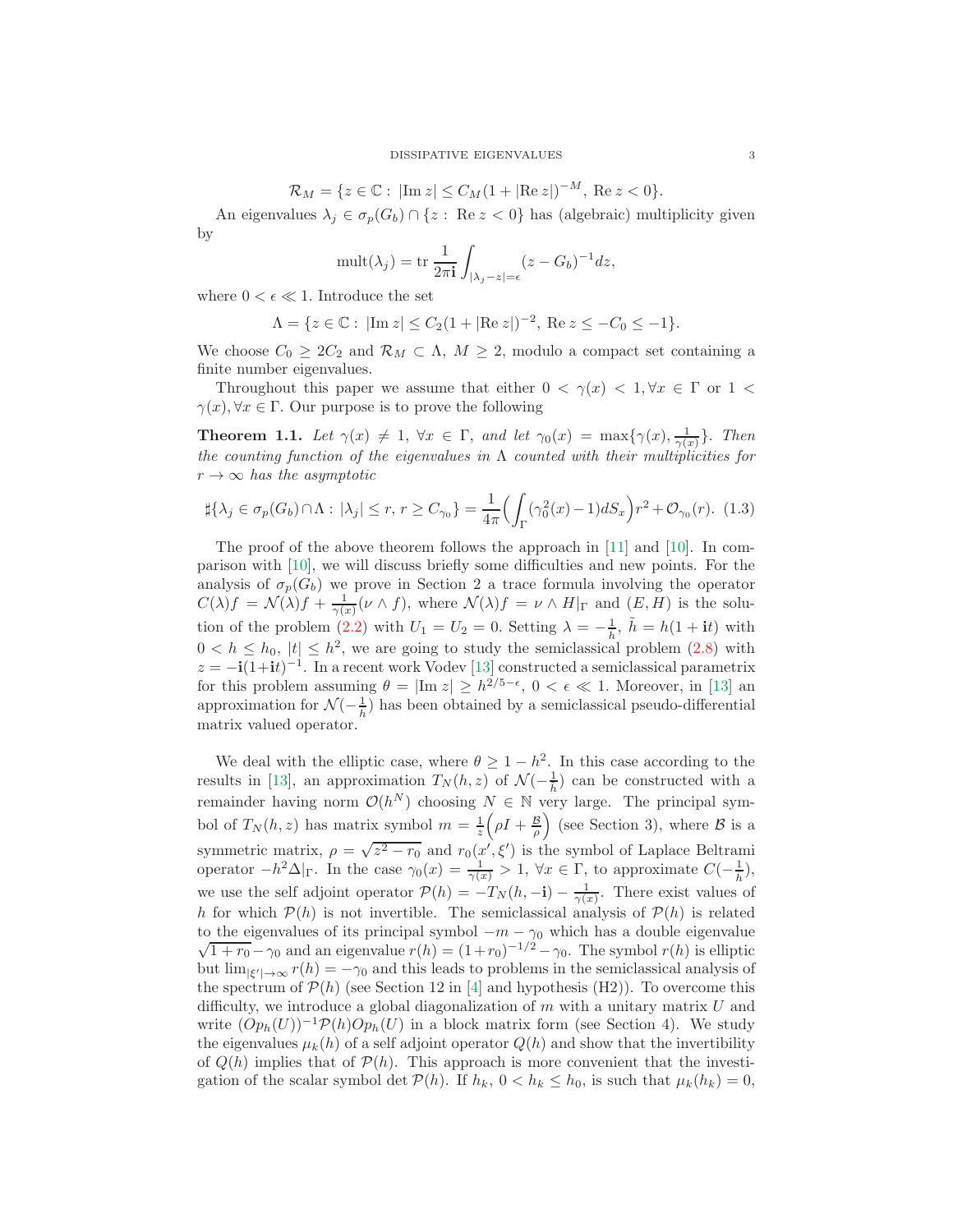then  $Q(h_k)$  is not invertible and in this direction our analysis is similar to that in [\[11\]](#page-19-8) and [\[10\]](#page-19-3). The next step is to obtain a trace formula involving  $\mathcal{P}(h)^{-1}$  and to link this trace formula with a trace one involving  $Q(h)^{-1}$  (see Proposition 5.2). Finally, the problem is reduced to the count of the negative eigenvalues of  $Q(1/r)$ for  $1/r < h_0$ .

The above strategy is not working if  $\gamma_0(x) = \gamma(x) > 1$ . To cover this case, we consider the problem [\(3.10\)](#page-11-0) and the operator  $\mathcal{N}_1(-\frac{1}{h})$  related to the solution of it. Then we introduce the operators  $C_1(h)$ ,  $\mathcal{P}_1(h)$ ,  $\mathcal{Q}_1(h)$ . We study the eigenvalues of the self adjoint operator  $Q_1(h)$  and repeat the analysis in the case  $0 < \gamma(x) < 1$ . The eigenvalues of the semiclassical principal symbols of both operators  $Q(h)$  and  $Q_1(h)$  are  $\sqrt{1 + r_0} - \gamma_0$  and this leads to the asymptotic [\(1.3\)](#page-2-0).

The paper is organised as follows. In Section 2 in the case  $0 < \gamma(x) < 1, \forall x \in \Gamma$ we introduce the operators  $\mathcal{N}(\lambda), C(\lambda), P(\lambda)$  and prove a trace formula (see Proposition 2.1). Similarly, in the case  $\gamma(x) > 1, \forall x \in \Gamma$  the operators  $\mathcal{N}_1(\lambda), C_1(\lambda), P_1(\lambda)$ are introduced. In Section 3 we collect some facts concerning the construction of a semiclassical parametrix for the problems [\(2.8\)](#page-6-0), [\(2.10\)](#page-7-0) build in [\[13\]](#page-19-9). Setting  $\lambda = -\frac{1}{\hbar}, \tilde{h} = h(1 + it), 0 < h \le h_0$ , we treat the case  $z = ih\lambda = -i(1 + it)^{-1}$ with  $|t| \leq h^2$  and this implies some simplifications. The self adjoint operators  $Q(h), Q_1(h)$  and their eigenvalues  $\mu_k(h)$  are examined in Section 4. Finally, in Section 5 we compare the trace formulas involving  $\mathcal{P}(h)$  and  $\mathcal{C}(h)$  and show that they differ by negligible terms. The proof of Theorem 1.1 is completed by the asymptotic of the negative eigenvalues of the operators  $Q(1/r), Q_1(1/r)$ .

# 2. Trace formula for Maxwell's equations

An eigenfunction  $D(G_b) \ni (E, H) \neq 0$  of  $G_b$  with eigenvalue  $\lambda \in \{z \in \mathbb{C} : \text{Re } z <$ 0} satisfies

<span id="page-3-0"></span>
$$
\begin{cases}\n\operatorname{curl} E = -\lambda H, \ x \in \Omega, \\
\operatorname{curl} H = \lambda E, \ x \in \Omega, \\
\frac{1}{\gamma(x)} (\nu \wedge (\nu \wedge E)) + (\nu \wedge H) = 0 \text{ for } x \in \Gamma, \\
(E, H) : \mathbf{i}\lambda - \text{outgoing}.\n\end{cases}
$$
\n(2.1)

The  $i\lambda$ - outgoing condition means that every component of  $E = (E_1, E_2, E_3)$  and  $H = (H_1, H_2, H_3)$  satisfies the i $\lambda$ -outgoing condition for the equation  $(\Delta - \lambda^2)u = 0$ , that is

$$
\frac{d}{dr}\Big(E_j(r\omega)\Big) - \lambda E_j(r\omega) = \mathcal{O}\Big(\frac{1}{r^2}\Big), \ j = 1, 2, 3, r \to \infty
$$

uniformly with respect to  $\omega \in S^2$  and the same condition holds for  $H_j$ ,  $j = 1, 2, 3$ . This condition can be written in several equivalent forms and for Maxwell's equation it is known also as Silver-Müller radiation condition (see Remark 3.31 in  $[6]$ ). Notice that we can present E and H by integrals involving the outgoing resolvent  $(\Delta_0 \lambda^2$ )<sup>-1</sup> of the free Laplacian in  $\mathbb{R}^3$  with kernel  $R_0(x, y; \lambda) = \frac{e^{\lambda |x-y|}}{4\pi |x-y|}$  $\frac{e^{x+x-y}}{4\pi|x-y|}$ ,  $x \neq y$ , and if  $(E, H)$  satisfy the i<sub> $\lambda$ </sub>- outgoing condition we can apply the Green formula

$$
\int_{\Omega} \operatorname{div} (A \wedge B) dx = \int_{\Omega} (\langle B, \operatorname{curl} A \rangle - \langle A, \operatorname{curl} B \rangle) dx = \int_{\Gamma} \langle (\nu \wedge B), A \rangle dS_x,
$$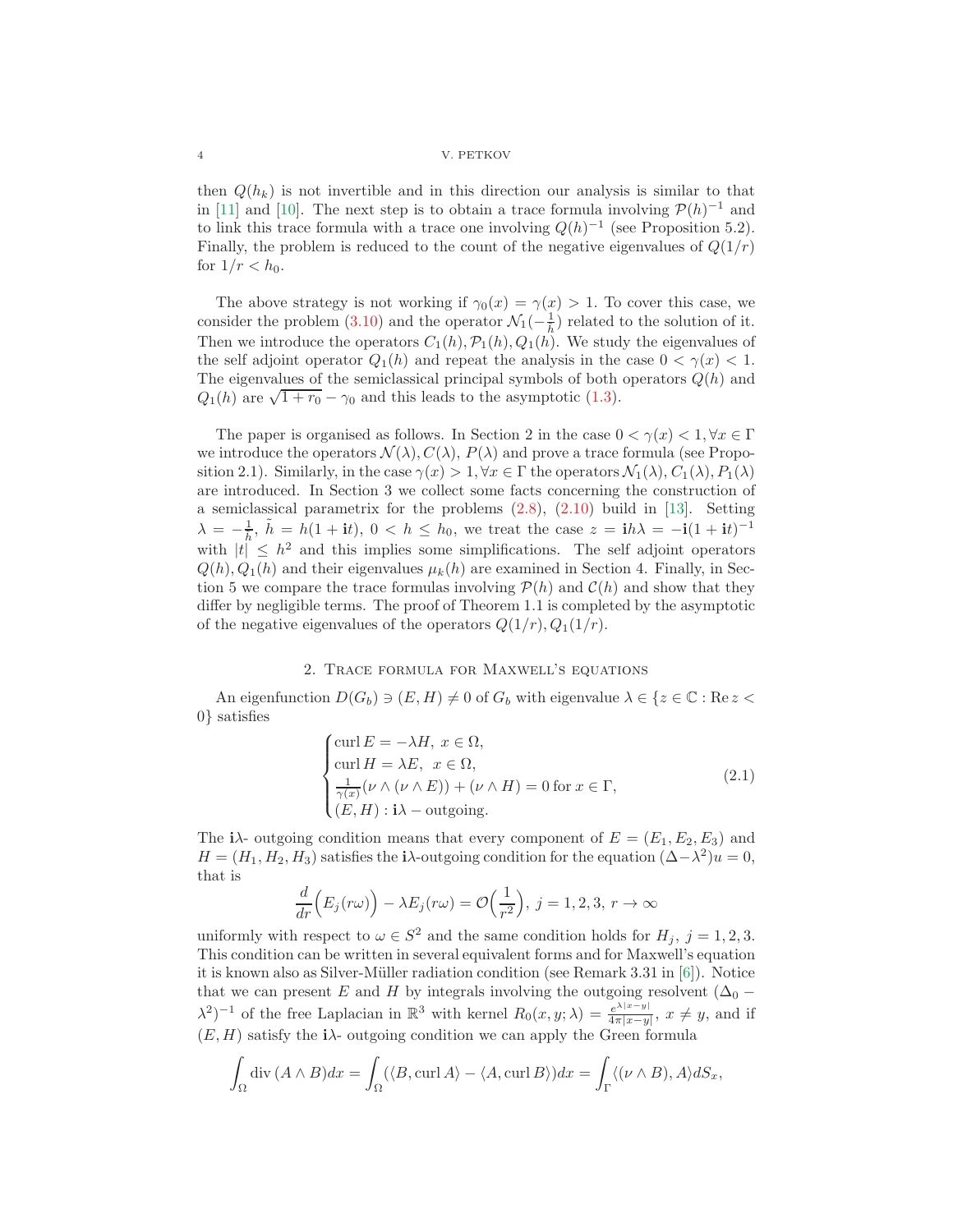where  $\langle .,.\rangle$  is the scalar product in  $\mathbb{C}^3$ .

First we treat the case  $0 < \gamma(x) < 1, \forall x \in \Gamma$ . The case  $\gamma(x) > 1, \forall x \in \Gamma$  will be discussed at the end of this section. Introduce the spaces

$$
\mathcal{H}_s^t(\Gamma) = \{ f \in H^s(\Gamma; \mathbb{C}^3) : \langle \nu(x), f(x) \rangle = 0 \}
$$

and consider the boundary problem

<span id="page-4-0"></span>
$$
\begin{cases}\n\text{curl } E = -\lambda H + U_1, \ x \in \Omega, \\
\text{curl } H = \lambda E + U_2, \ x \in \Omega, \\
\nu \wedge E = f \text{ for } x \in \Gamma, \\
(E, H) : \mathbf{i}\lambda - \text{outgoing}\n\end{cases}
$$
\n(2.2)

with  $U_1, U_2 \in L^2(\Omega; \mathbb{C}^3)$ , div  $U_1$ , div  $U_2 \in L^2(\Omega)$ ,  $f \in \mathcal{H}_1^t(\Gamma)$ . Consider the operator  $\mathcal{N}(\lambda) : \mathcal{H}_1^t \ni f \longrightarrow \nu \wedge H|_{\Gamma} \in \mathcal{H}_0^t,$ 

 $(E, H)$  being the solution of  $(2.2)$  with  $U_1 = U_2 = 0$ . According to Theorem 3.1 in [\[13\]](#page-19-9), this operator is well defined and it plays the role of the Dirichlet-to-Neumann operator for the Helmoltz equation  $(\Delta - \lambda^2)u = 0$ . By  $\mathcal{N}(\lambda)$ , we write the boundary condition in  $(2.1)$  as follows

<span id="page-4-1"></span>
$$
C(\lambda)f := \mathcal{N}(\lambda)f + \frac{1}{\gamma(x)}(\nu \wedge f) = 0, \ \nu \wedge E|_{\Gamma} = f \in \mathcal{H}_1^t(\Gamma). \tag{2.3}
$$

Introduce the operator  $P(\lambda)(f) := \mathcal{N}(\lambda)(\nu \wedge f)$ , that is  $\mathcal{N}(\lambda)f = -P(\lambda)(\nu \wedge f)$ . Therefore, since  $\gamma_0(x) = \frac{1}{\gamma(x)}$  the condition [\(2.3\)](#page-4-1) becomes

<span id="page-4-3"></span>
$$
\tilde{C}(\lambda)g := P(\lambda)g - \gamma_0(x)g = 0, \ g = \nu \wedge f = -E_{tan}|\Gamma
$$
\n(2.4)

where  $E_{tan} := -\nu \wedge (\nu \wedge E)$  and  $P(\lambda) : \mathcal{H}_1^t(\Gamma) \longrightarrow \mathcal{H}_0^t(\Gamma)$ . For  $\lambda \in \mathbb{R}^-$ , it is easy to see that the operator  $P(\lambda)$  is self-adjoint in  $\mathcal{H}_0^t$ . To do this, we must prove that for  $u, v \in \mathcal{H}_1^t(\Gamma)$  we have

<span id="page-4-2"></span>
$$
-(P(\lambda)(\nu \wedge u), \nu \wedge v) = (\mathcal{N}(\lambda)u, \nu \wedge v)
$$
  
= (\nu \wedge u, \mathcal{N}(\lambda)v) = -(\nu \wedge u, P(\lambda)(\nu \wedge v)), \qquad (2.5)

where  $(.,.)$  is the scalar product in  $\mathcal{H}_0^t(\Gamma)$ . Let  $(E, H)$  (resp.  $(X, Y)$ ) be the solution of the problem [\(2.2\)](#page-4-0) with  $U_1 = U_2 = 0$  and f replaced by u (resp. v). By applying the Green formula, we get

$$
\lambda \int_{\Omega} (\langle E, X \rangle + \langle Y, H \rangle) dx = \int_{\Omega} \langle E, \operatorname{curl} Y \rangle dx - \int_{\Omega} \langle Y, \operatorname{curl} E \rangle dx
$$
  
= 
$$
- \int_{\Gamma} \langle \nu \wedge Y, E \rangle = \int_{\Gamma} \overline{\langle Y, u \rangle} = \int_{\Gamma} \overline{\langle \nu \wedge Y, \nu \wedge u \rangle} = (\nu \wedge u, \mathcal{N}(\mu)v).
$$

Similarly,

$$
\lambda \int_{\Omega} (\langle X, E \rangle + \langle H, Y \rangle) dx = \int_{\Omega} \langle X, \operatorname{curl} H \rangle dx - \int_{\Omega} \langle H, \operatorname{curl} X \rangle dx
$$

$$
= - \int_{\Gamma} \langle \nu \wedge H, X \rangle = \int_{\Gamma} \overline{\langle H, v \rangle} = \int_{\Gamma} \overline{\langle \nu \wedge H, \nu \wedge v \rangle} = \overline{(\mathcal{N}(\mu)u, \nu \wedge v)}
$$

and for real  $\lambda$  we obtain [\(2.5\)](#page-4-2).

Let  $(E, H) = R_C(\lambda)(U_1, U_2)$  be the solution of  $(2.2)$  with  $f = 0$ . Then  $R_C(\lambda) =$  $(G_C - \lambda)^{-1}$ , where  $G_C$  is the operator G with boundary condition  $\nu \wedge E|_{\Gamma} = 0$  and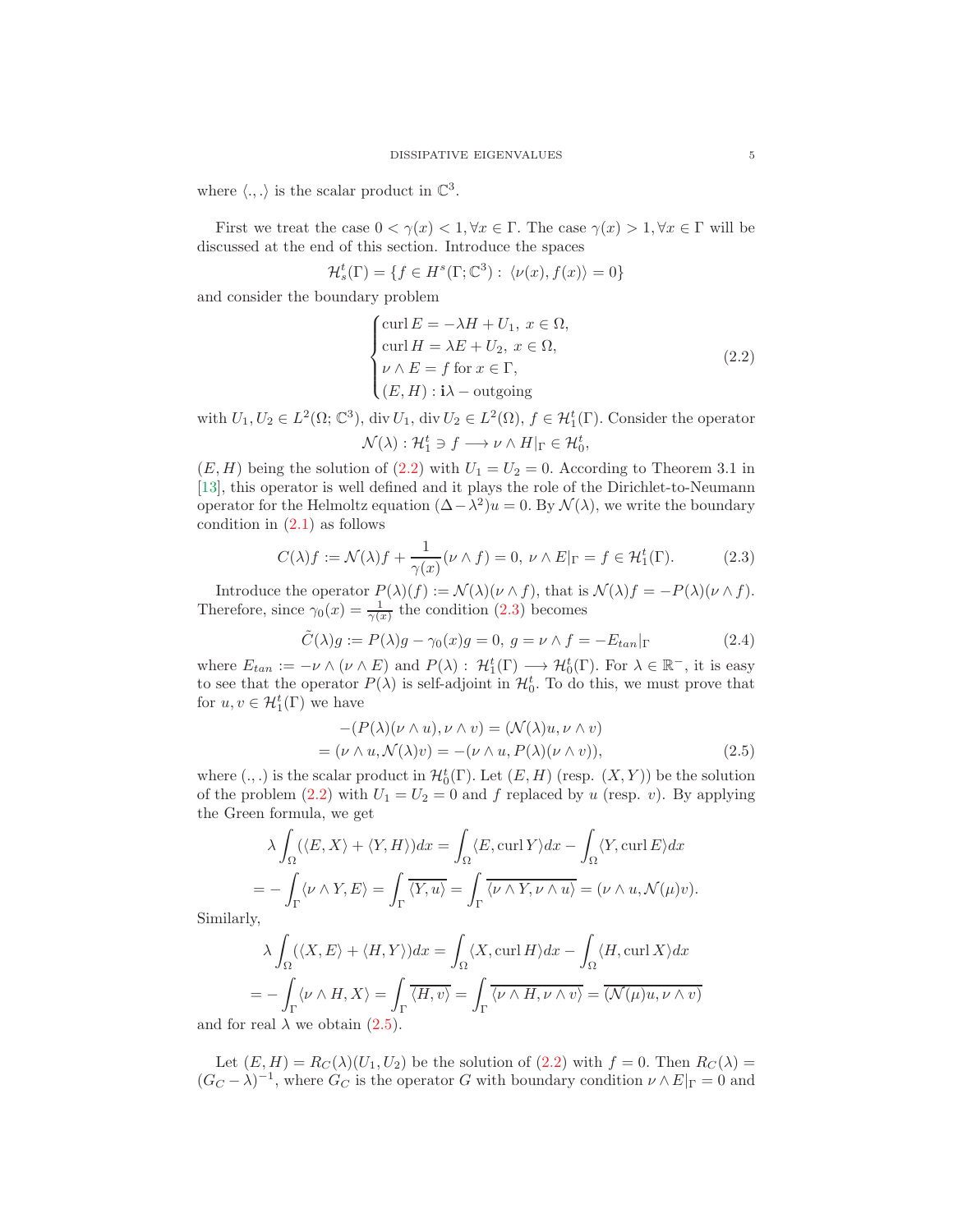domain  $D(G_C) \subset \mathcal{H}$ . The operator **i** $G_C$  is self-adjoint and  $(G_C - \lambda)^{-1}$  is analytic operator valued function for  $\text{Re }\lambda < 0$ . On the other hand, it is easy to express  $\mathcal{N}(\lambda)$ by  $R_C(\lambda)$ . Given  $f \in H_1^t(\Gamma)$ , let  $e_0(f) \in H^{3/2}(\Omega; \mathbb{C}^3)$  be an extension of  $-(\nu \wedge f)$ with compact support. Consider

$$
\begin{pmatrix} u \\ v \end{pmatrix} = -R_C(\lambda) \left( (G - \lambda) \begin{pmatrix} e_0(f) \\ 0 \end{pmatrix} \right) + \begin{pmatrix} e_0(f) \\ 0 \end{pmatrix}.
$$

Then  $(u, v)$  satisfies  $(2.2)$  with  $U_1 = U_2 = 0$  and  $\mathcal{N}(\lambda) f = \nu \wedge v|_{\Gamma}$  implies that  $\mathcal{N}(\lambda)$ is analytic for Re  $\lambda < 0$ . Consequently,  $C(\lambda) : H_1^t(\Gamma) \to H_0^t(\Gamma)$  is also analytic for  $\text{Re }\lambda < 0$ . On the other hand, for  $\text{Re }\lambda < 0$  the operator  $\mathcal{N}(\lambda)$  is invertible. Indeed, if  $\mathcal{N}(\lambda) f = 0$ , let  $(E, H)$  be a solution of the problem

$$
\begin{cases}\n\text{curl } E = -\lambda H, \ x \in \Omega, \\
\text{curl } H = \lambda E \ x \in \Omega, \\
\nu \wedge H = 0 \text{ for } x \in \Gamma, \\
(E, H) : \mathbf{i}\lambda - \text{outgoing}.\n\end{cases} (2.6)
$$

By Green formula one gets

$$
\bar{\lambda} \int_{\Omega} (|E|^2 + |H|^2) dx = \int_{\Omega} \langle E, \operatorname{curl} H \rangle dx - \int_{\Omega} \langle H, \operatorname{curl} E \rangle dx = - \int_{\Gamma} \langle \nu \wedge H, E \rangle = 0.
$$

This implies  $E = H = 0$ , hence  $f = 0$ . Thus we conclude that for Re  $\lambda < 0$  the operator  $\mathcal{N}(\lambda)^{-1}$  is analytic and

$$
C(\lambda)f = \mathcal{N}(\lambda)\Big(I + \mathcal{N}(\lambda)^{-1}\gamma_0(x)i_{\nu}\Big)f.
$$

Here  $i_{\nu}(x)$  is a  $(3 \times 3)$  matrix such that  $i_{\nu}(x)f = \nu(x) \wedge f$ . The operator  $\mathcal{N}(\lambda)^{-1}$ :  $H_0^t(\Gamma) \to H_1^t(\Gamma)$  is compact and by the analytic Fredholm theorem one deduces that

$$
C(\lambda)^{-1} = \left(I + \mathcal{N}(\lambda)^{-1} \gamma_0(x) i_{\nu}\right)^{-1} \mathcal{N}(\lambda)^{-1}
$$

is a meromorphic operator valued function.

To establish a trace formula involving  $(G_b - \lambda)^{-1}$ , consider  $(G_b - \lambda)(u, v) =$  $(F, G) = X$ ,  $(u, v) \in D(G_b)$ . Then

$$
\begin{cases} \text{curl } u = -\lambda v + G, \ x \in \Omega, \\ \text{curl } v = \lambda u + F, \ x \in \Omega \end{cases}
$$

and  $(u, v) = R_C(\lambda)X + K_C(\lambda)f = (G_b - \lambda)^{-1}X$ , where  $K_C(\lambda)f$  is solution of  $(2.2)$  with  $U_1 = U_2 = 0$ . Let  $R_C(\lambda)X = ((R_C(\lambda)X)_1, (R_C(\lambda)X)_2)$ . Notice that for Re  $\lambda < 0$ ,  $(R_C(\lambda)X)_j$ ,  $j = 1, 2$ , are analytic vector valued functions. To satisfy the boundary condition, we must have

$$
\gamma_0(x)(\nu \wedge f) + \left(\mathcal{N}(\lambda)(f) + \nu \wedge (R_C(\lambda)X)_2\vert_{\Gamma}\right) = 0,
$$

hence

$$
f = -C(\lambda)^{-1} \Big( \nu \wedge (R_C(\lambda)X)_2|_{\Gamma} \Big),
$$

provided that  $C(\lambda)^{-1}$  exists.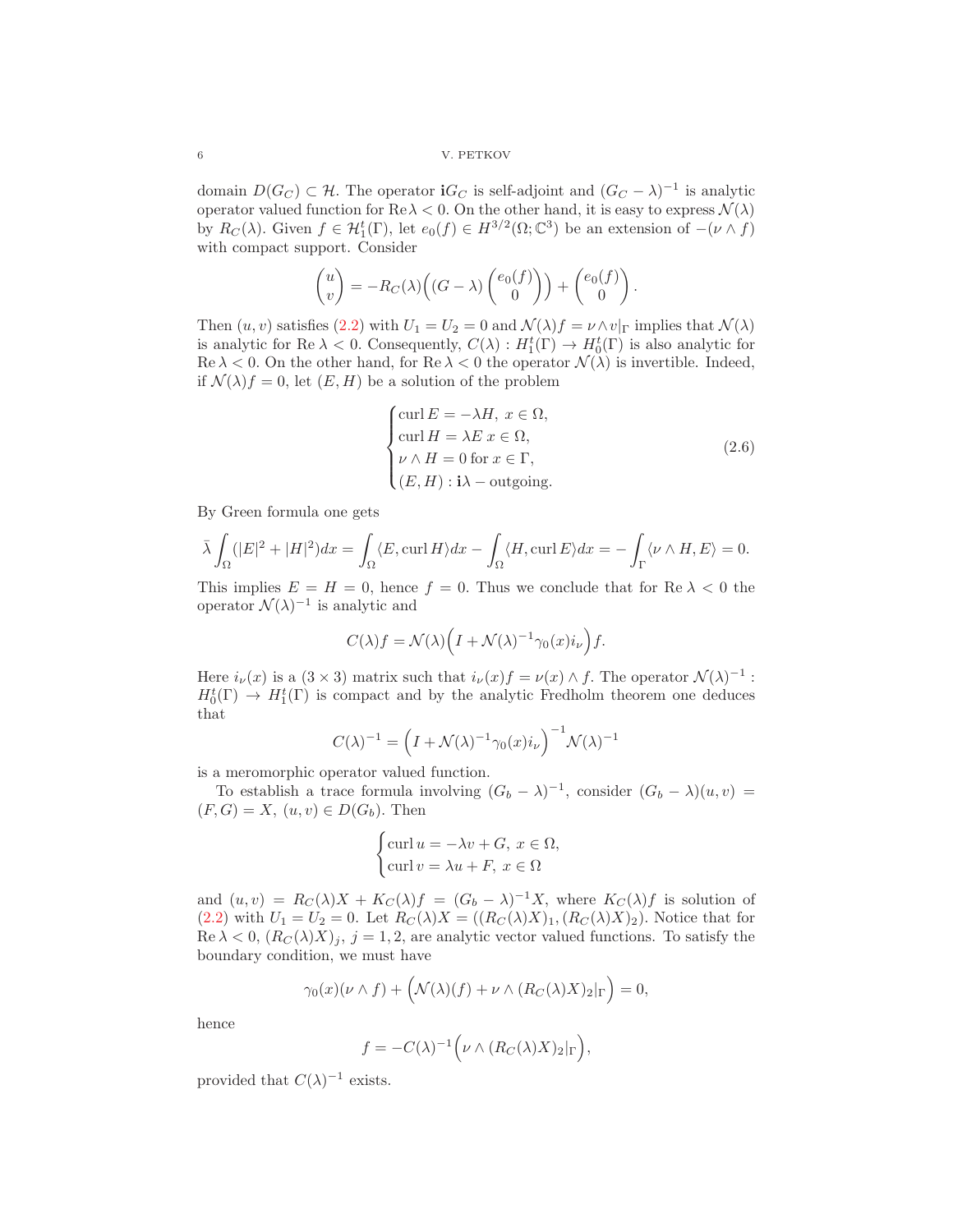Assuming that  $C(\lambda)^{-1}$  has no poles on a closed positively oriented curve  $\delta \subset$  ${z \in \mathbb{C} : \text{Re } z < 0}$ , we apply Lemma 2.2 in [\[11\]](#page-19-8) and exploit the cyclicity of the trace to conclude that

$$
\mathcal{H} \ni X \longrightarrow -\int_{\delta} K(\mu) \Big( C(\lambda)^{-1} \Big( \nu \wedge (R_C(\lambda)X)_2 |_{\Gamma} \Big) \Big) d\lambda \in \mathcal{H}
$$

and

$$
H_1^1(\Gamma) \ni w \longrightarrow -\int_{\delta} C(\lambda)^{-1} \Big(\nu \wedge \Big(R_C(\lambda)(K(\lambda)(w))\Big)_2\big|_{\Gamma}\Big)d\lambda \in H_1^t(\Gamma)
$$

have the same traces. On the other hand,

$$
\begin{cases}\n(G - \lambda) \frac{\partial K(\lambda)(w)}{\partial \lambda} = -\mathbf{i} K(\lambda)(w), \\
\nu \wedge \left(\frac{\partial K(\lambda)(w)}{\partial \lambda}\right)_1 \big|_{\Gamma} = 0.\n\end{cases}
$$
\nThis implies\n
$$
\left(R_C(\lambda)(K(\lambda)(w))\right)_2 \big|_{\Gamma} = \left(\frac{\partial K(\lambda)(w)}{\partial \lambda}\right)_2 \big|_{\Gamma}
$$
\nand\n
$$
\nu \wedge \left(\frac{\partial K(\lambda)(w)}{\partial \lambda}\right)_2 \big|_{\Gamma} = \frac{\partial \mathcal{N}(\lambda)w}{\partial \lambda} = \frac{\partial C(\lambda)(w)}{\partial \lambda}.
$$

The integrals involving the analytic terms  $(R_C(\lambda)X)_j$ ,  $j = 1, 2$ , vanish and we obtain the following

**Proposition 2.1.** Let  $0 < \gamma(x) < 1$ ,  $\forall x \in \Gamma$  and let  $\delta \subset \{z \in \mathbb{C} : \text{Re } z < 0\}$  be a closed positively oriented curve without self intersections such that  $C(\lambda)^{-1}$  has no poles on δ. Then

<span id="page-6-1"></span>
$$
\operatorname{tr}_{\mathcal{H}} \frac{1}{2\pi \mathbf{i}} \int_{\delta} (\lambda - G_b)^{-1} d\lambda = \operatorname{tr}_{\mathcal{H}_1^t(\gamma)} \frac{1}{2\pi \mathbf{i}} \int_{\delta} C(\lambda)^{-1} \frac{\partial C(\lambda)}{\partial \lambda} d\lambda.
$$
 (2.7)

The left hand side of  $(2.7)$  is equal to the number of the eigenvalues of  $G<sub>b</sub>$  in the domain bounded by  $\delta$  counted with their multiplicities. Set  $\lambda = -\frac{1}{h}$  with  $0 < \text{Re }\tilde{h} \ll 1$ . For  $\lambda \in \Lambda$  we have  $\tilde{h} \in L$ , where

$$
L = {\{\tilde{h} \in \mathbb{C} \; | \text{Im} \; \tilde{h} | \leq C_2 |\tilde{h}|^4, \; |\tilde{h}| \leq C_0^{-1}, \; \text{Re} \; \tilde{h} > 0 \}}.
$$

Write  $\tilde{h} = h(1 + it), 0 < h \le h_0 \le C_0^{-1}, t \in \mathbb{R}$ . Then for  $\tilde{h} \in L$ , it is easy to see that  $|t| \leq h^2$  for  $\tilde{h} \in L$  and the problem  $(2.2)$  with  $U_1 = U_2 = 0$  becomes

<span id="page-6-0"></span>
$$
\begin{cases}\n-ih \operatorname{curl} E = zH, \ x \in \Omega, \\
-ih \operatorname{curl} H = -zE, \ x \in \Omega, \\
\nu \wedge E = f, \ x \in \Gamma, \\
(E, H) - \operatorname{outgoing}\n\end{cases} \tag{2.8}
$$

with  $z = \mathbf{i}h\lambda = -\mathbf{i}(1 + \mathbf{i}t)^{-1}$ . We introduce the operator  $\mathcal{C}(\tilde{h}) = C(-\tilde{h}^{-1})$  and the trace formula is transformed in

$$
\text{tr}_{\mathcal{H}} \frac{1}{2\pi i} \int_{\delta} (\lambda - G_b)^{-1} d\lambda = \text{tr}_{\mathcal{H}_1^t(\gamma)} \frac{1}{2\pi i} \int_{\tilde{\delta}} \mathcal{C}(\tilde{h})^{-1} \frac{\partial \mathcal{C}(\tilde{h})}{\partial \tilde{h}} d\tilde{h},\tag{2.9}
$$

where  $\tilde{\delta} = \{ \zeta \in \mathbb{C} : \zeta = -\frac{1}{w}, w \in \delta \}.$ 

To deal with the case  $\gamma_0(x) = \gamma(x) > 1$ ,  $\forall x \in \Gamma$ , we write the boundary condition in  $(1.1)$  in the form

$$
-(\nu \wedge E) + \gamma_0(x)(\nu \wedge (\nu \wedge H)) = 0, x \in \Gamma.
$$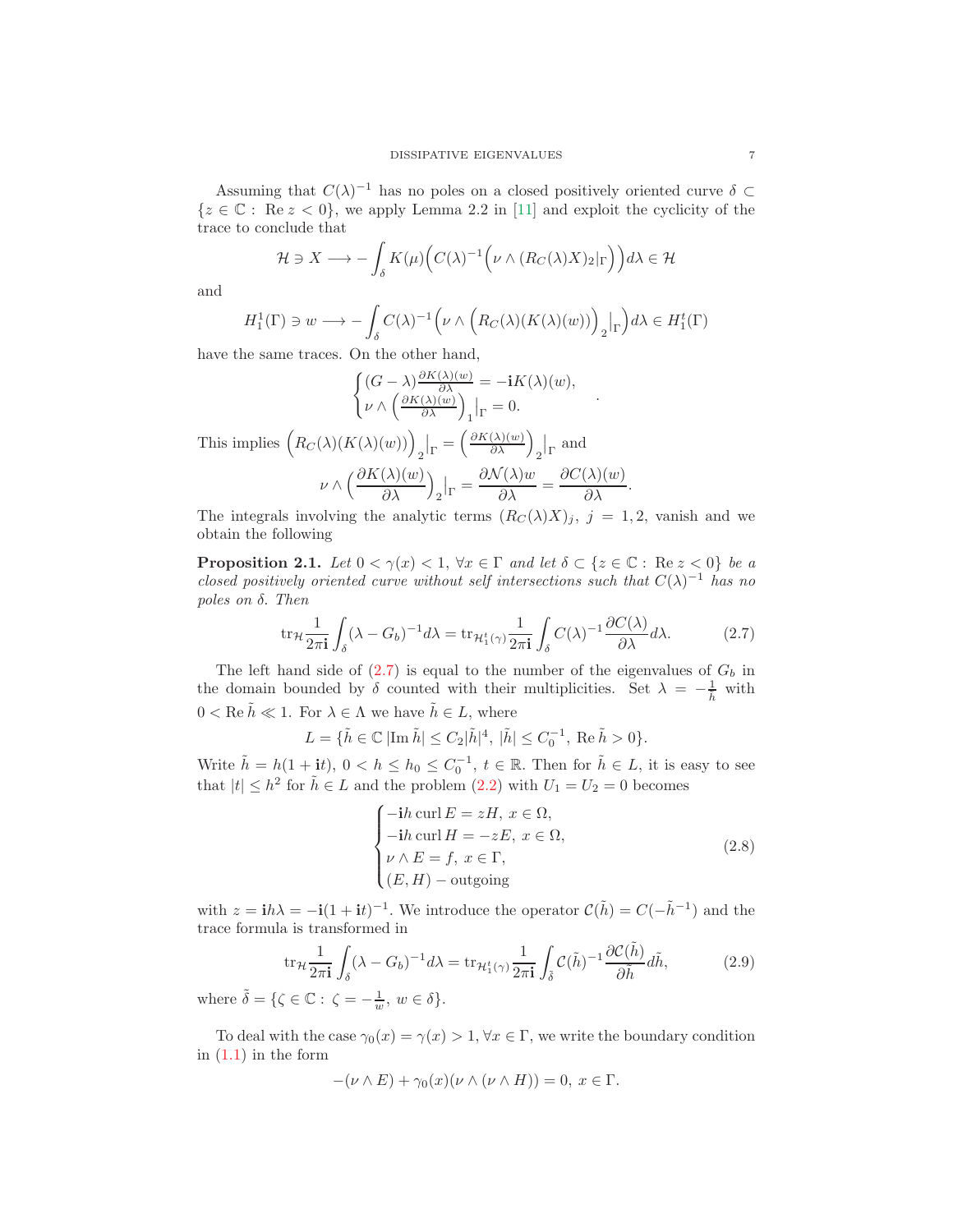Consider the boundary problem

<span id="page-7-0"></span>
$$
\begin{cases}\n\text{curl } E = -\lambda H, \ x \in \Omega, \\
\text{curl } H = \lambda E, \ x \in \Omega, \\
\nu \wedge H = f \text{ for } x \in \Gamma, \\
(E, H) : \mathbf{i}\lambda - \text{outgoing}\n\end{cases}
$$
\n(2.10)

and introduce the operator

$$
\mathcal{N}_1(\lambda) : \mathcal{H}_1^t \ni f \longrightarrow \nu \wedge E|_{\Gamma} \in \mathcal{H}_0^t,
$$

where  $(E, H)$  is the solution of  $(2.10)$ . The dissipative boundary condition becomes

$$
C_1(\lambda) := -\mathcal{N}_1(\lambda)f + \gamma_0(x)(\nu \wedge f) = 0, \ f = \nu \wedge H|_{\Gamma}.
$$

Now we introduce the operator  $P_1(\lambda)f := -\mathcal{N}_1(\lambda)(\nu \wedge f)$  and write the boundary condition as

<span id="page-7-1"></span>
$$
\tilde{C}_1(\lambda)f := P_1(\lambda)g - \gamma_0(x)g = 0, \ x \in \Gamma, \ g = -H_{tan}|\Gamma.
$$
\n(2.11)

Comparing  $(2.11)$  with  $(2.4)$ , we see that both boundary conditions are written by  $\gamma_0(x)$  and  $P(\lambda)$  is replaced by  $P_1(\lambda)$ . We may repeat the above argument and obtain a trace formula completely similar to  $(2.7)$  involving  $C_1(\lambda)^{-1}$  and  $\frac{d}{d\lambda}C_1(\lambda)$ . We leave the details to the reader.

### 3. Semiclassical parametrix in the elliptic region

In this section we will collect some results in [\[13\]](#page-19-9) concerning the construction of a semiclassical parametrix of the problem [\(2.8\)](#page-6-0) and we refer to this work for more details. Let  $\theta = |\text{Im } z| = \frac{1}{1+t^2} \leq 1$ . Then the condition  $\theta > h^{2/5-\epsilon}$ ,  $0 < \epsilon \ll 1$  in [\[13\]](#page-19-9) is trivially satisfied for small  $h_0$ . Moreover,  $\theta \ge 1 - t^2 \ge 1 - h^2$  so  $\theta$  has lower bound independent of  $h$ . This simplifies the construction in [\[13\]](#page-19-9). In the exposition we will use h-pseudo-differential operators and we refer to [\[4\]](#page-19-10) for more details. Let  $(x_1, x')$  be local geodesic coordinates in a small neighbourhood  $\mathcal{U} \subset \mathbb{R}^3$  of  $y_0 \in \Gamma$ . We set  $x_1 = \text{dist}(y, \Gamma)$ ,  $x' = s^{-1}(y)$ , where  $x' = (x_2, x_3)$  are local coordinates in a neighborhood  $U_0 \subset \mathbb{R}^2$  of  $(0, 0)$  and  $s : U_0 \to U \cap \Gamma$  is a diffeomorphism. Set  $\nu(x') = \nu(s(x')) = (\nu_1(x'), \nu_2(x'), \nu_3(x'))$ . Then  $y = s(x') + x_1 \nu(x')$  and (see Section 2 in [\[2\]](#page-19-1) and Section 2 in [\[13\]](#page-19-9))

$$
\frac{\partial}{\partial y_j} = \nu_j(x') \frac{\partial}{\partial x_1} + \sum_{k=2}^3 \alpha_{j,k}(x) \frac{\partial}{\partial x_k}, \ j = 1, 2, 3.
$$

The functions  $\alpha_{i,k}(x)$  are determined as follows. Let  $\zeta_1 = (1,0,0), \zeta_2 = (0,1,0), z_3 =$  $(0, 0, 1)$  be the standard orthonormal basis in  $\mathbb{R}^3$  and let  $d(x)$  be a smooth matrix valued function such that

$$
d(x)\zeta_1 = \nu(x'), d(x)\zeta_k = (\alpha_{1,k}(x), \alpha_{2,k}(x), \alpha_{3,k}(x)), k = 2, 3
$$

and  $\nabla_y = d(x)\nabla_x$ . Denote by  $\xi = (\xi_1, \xi')$  the dual variables of  $(x_1, x')$ . Then the operator  $-i \nabla |_{x_1=0}$  in the coordinates  $(x, \xi)$  has the form  $\xi_1 \nu(x') + \beta(x', \xi')$ , where  $\beta(x', \xi')$  is vector valued symbol given by

$$
\beta(x',\xi') = \sum_{k=2}^{3} \xi_k d(0,x') \zeta_k = \left(\sum_{k=2}^{3} \xi_k \alpha_{j,k}(x)\right)_{j=1,2,3}
$$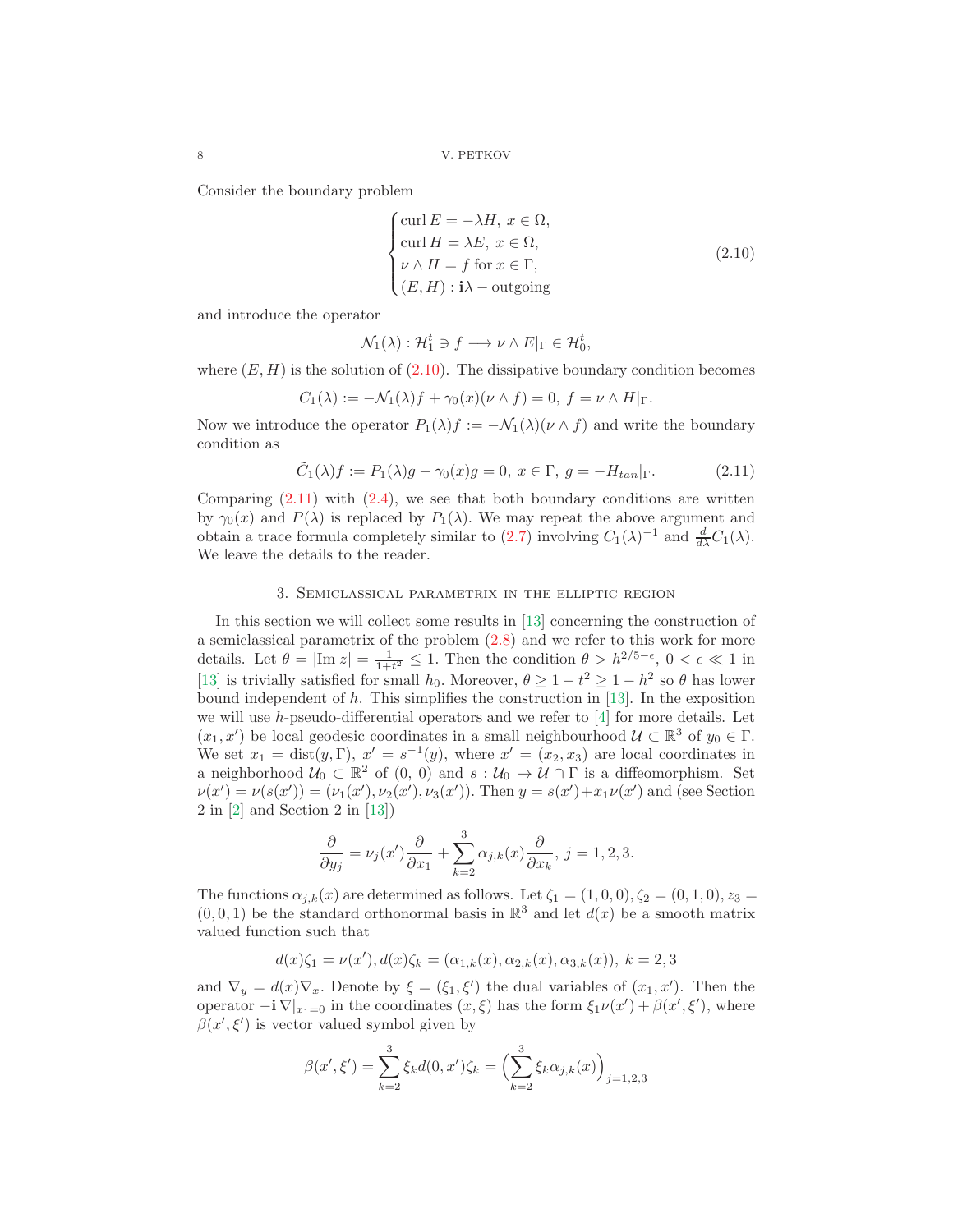and  $\langle \nu(x'), \beta(x', \xi') \rangle = 0$ . The principal symbol of the operator  $-\Delta|_{x_1=0}$  becomes

 $\xi_1^2 + \langle \beta(x',\xi'), \beta(x',\xi') \rangle,$ 

while the principal symbol of the Laplace-Beltrami operator  $-\Delta_{\Gamma}$  has the form

 $r_0(x',\xi')=\langle \beta(x',\xi'),\beta(x',\xi')\rangle.$ 

It is important to note that  $\beta(x', \xi')$  is defined globally and it is invariant when we change the coordinates x'. In fact if  $\tilde{x}'$  are new coordinates,  $x_1 = \tilde{x}_1$  and

$$
y = \tilde{s}(\tilde{x}') + x_1 \nu(\tilde{x}) = s(x') + x_1 \nu(x'),
$$

in the intersection of the domains  $s(\mathcal{U}_0) \cap \tilde{s}(\tilde{\mathcal{U}}_0)$ , where the coordinates x' and  $\tilde{x}'$ are defined, then  $\nu(x') = \nu(\tilde{x}')$ . From the equality  $\nabla |_{x_1=0} = \nabla |_{\tilde{x}_1=0}$ , we deduce  $\beta(x',\xi') = \beta(\tilde{x}',\tilde{\xi}').$ 

Let  $a(x, \xi'; h) \in C^{\infty}(T^*(\Gamma) \times (0, h_0])$ . Given  $k \in \mathbb{R}, 0 < \delta < 1/2$ , denote by  $S_{\delta}^k$ the set of symbols so that

$$
\left|\partial_{x'}^{\alpha}\partial_{\xi'}^{\beta}a(x,\xi';h)\right| \leq C_{\alpha,\beta}h^{-\delta(|\alpha|+|\beta|}\langle\xi'\rangle^{k-|\beta|}, \,\forall \alpha,\forall \beta, \quad (x',\xi) \in T^*(\Gamma)
$$

with  $\langle \xi \rangle = (1 + |\xi'|^2)^{1/2}$  and constants  $C_{\alpha,\beta}$  independent of h. A matrix symbol m belongs to  $\mathcal{S}_{\delta}^k$  if all entries of m are in the class  $\mathcal{S}_{\delta}^k$ . The h-pseudo-differential operator with symbol  $a(x, \xi; h)$  acts by

$$
(Op_h(a)f)(x) := (2\pi h)^{-2} \iint_{T^*(\Gamma)} e^{i\langle y' - x', \xi \rangle/h} a(x, \xi'; h) f(y) d\xi' dy'.
$$

By using the change  $\xi' = h\eta'$  the operator can be written also as a classical pseudodifferential operator

$$
(Op_h(a)f)(x) := (2\pi)^{-2} \iint_{T^*(\Gamma)} e^{i\langle y'-x',\xi\rangle} a(x,h\xi';h) f(y) d\xi' dy'.
$$

Next for a positive function  $\omega(x', \xi') > 0$  we define the space of symbols  $a(x', \xi'; h) \in$  $S^k_{\delta_1,\delta_2}(\omega)$  for which

$$
\left|\partial_{x'}^{\alpha}\partial_{\xi'}^{\beta}a(x,\xi';h)\right|\leq C_{\alpha,\beta}\omega^{k-\delta_{1}|\alpha|-\delta_{2}|\beta|},\,\forall\alpha,\forall\beta,\quad(x',\xi')\in T^{*}(\Gamma).
$$

We denote  $S_{\delta_1,\delta_2}^k = S_{\delta_1,\delta_2}^k(\langle \xi' \rangle)$  and introduce the norm

$$
||u||_{H_h^k(\Gamma)} := ||Op_h(\langle \xi' \rangle^k)u||_{L^2(\Gamma)}.
$$

Let  $\rho(x', \xi', z) = \sqrt{z^2 - r_0(x', \xi')}$ , Im  $\rho > 0$ , be the root of the equation  $\xi_1^2$  +  $r_0(x', \xi') - z^2 = 0$  with respect to  $\xi_1$ . Set  $z = -\mathbf{i} + t(h)$ ,  $t(h) = \mathcal{O}(h^2)$ . We have  $\rho\in\mathcal{S}_0^1,$ 

$$
\sqrt{z^2 - r_0} = \mathbf{i}\sqrt{1 + r_0} - \frac{\mathcal{O}(h^2)}{\mathbf{i}\sqrt{1 + 2\mathbf{i}t(h) - t^2(h) + r_0} + \mathbf{i}\sqrt{1 + r_0}}
$$

and  $\rho - \mathbf{i}\sqrt{1 + r_0} \in \mathcal{S}_0^{-1}$ .

The local parametrix of  $(2.8)$  constructed in [\[13\]](#page-19-9) in local coordinates  $(x_1, x')$  has the form

$$
\tilde{E} = (2\pi h)^{-2} \iint e^{\frac{i}{h}(\langle y',\xi'\rangle + \varphi(x,\xi',z))} \phi_0^2(x_1/\delta) a(x,y',\xi',z,h) d\xi' dy',
$$
  

$$
\tilde{H} = (2\pi h)^{-2} \iint e^{\frac{i}{h}(\langle y',\xi'\rangle + \varphi(x,\xi',z))} \phi_0^2(x_1/\delta) b(x,y',\xi',z,h) d\xi' dy',
$$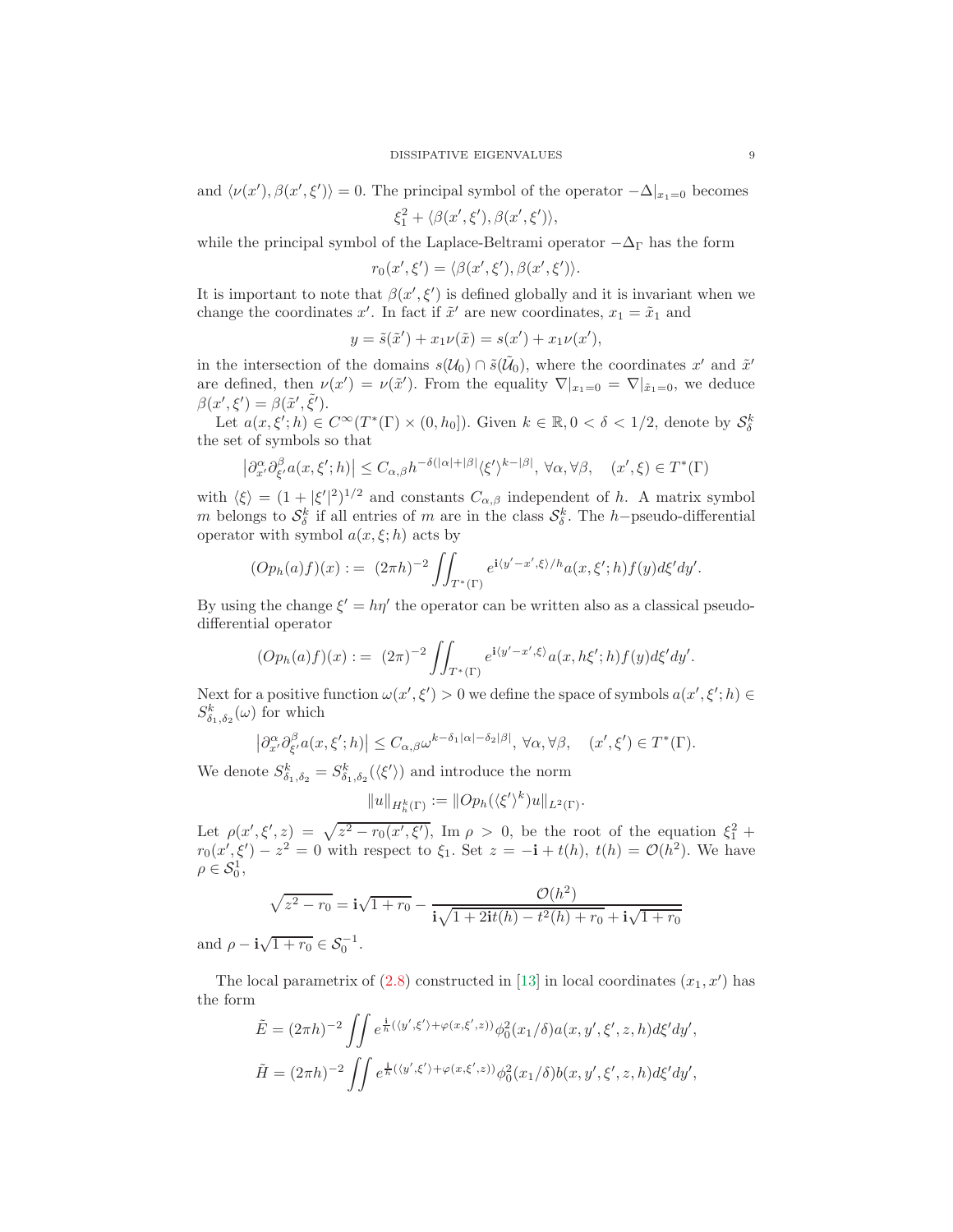where  $\phi_0(s) \in C_0^{\infty}(\mathbb{R})$  is equal to 1 for  $|s| \leq 1$  and to 0 for  $|s| \geq 2$  and  $0 < \delta \ll 1$ . The phase function  $\varphi$  satisfies for N large the equation

$$
\langle d\nabla_x \varphi, d\nabla_x \varphi \rangle - z^2 \varphi = x_1^N \Phi
$$

and has the form

$$
\varphi = \sum_{k=0}^{N} x_1^k \varphi_k(x', \xi', z), \varphi_0 = -\langle x', \xi' \rangle, \varphi_1 = \rho.
$$

Moreover, for  $\delta$  small enough we have Im  $\varphi \geq x_1 \text{Im } \rho/2$  for  $0 \leq x_1 \leq 2\delta$ . The construction of  $\varphi$  is given in [\[12\]](#page-19-12), [\[13\]](#page-19-9). For  $z = -\mathbf{i}$  we have  $\varphi = -\langle x', \xi' \rangle + \mathbf{i}\tilde{\varphi}$ with real valued phase  $\tilde{\varphi}$  (see [\[12\]](#page-19-12) and Section 3 in [\[10\]](#page-19-3)). Introduce a function  $\eta \in C^{\infty}(T^*(\Gamma))$  such that  $\eta = 1$  for  $r_0 \leq C_0$ ,  $\eta = 0$  for  $r_0 \geq 2C_0$ , where  $C_0 > 0$  is independent on  $h$ . Choosing  $C_0$  big enough, one arranges the estimates

<span id="page-9-0"></span>
$$
C_1 \le |\rho| \le C_2, \text{ Im } \rho \ge C_3, (x', \xi') \in \text{supp } \eta,
$$
  
  $|\rho| \ge \text{Im } \rho \ge C_4 |\xi'|, (x', \xi') \in \text{supp } (1 - \eta)$  (3.1)

with positive constants  $C_j > 0$ . Following [\[13\]](#page-19-9), we say that a symbol  $\omega \in C^{\infty}(\mathbb{T}^*(\Gamma))$ is in the class  $S_{\delta_1,\delta_2}^{k_1}(\omega_1) + S_{\delta_3,\delta_4}^{k_2}(\omega_2)$  if  $\eta \omega \in S_{\delta_1,\delta_2}^{k_1}(\omega_1)$  and  $(1 - \eta) \omega \in S_{\delta_3,\delta_4}^{k_2}(\omega_2)$ . The amplitudes a and b have the form  $a = \sum_{j=0}^{N-1} h^j a_j$ ,  $b = \sum_{j=0}^{N-1} h^j b_j$  and  $a_j, b_j$ for  $0 \leq j \leq N-1$  satisfy the system

<span id="page-9-1"></span>
$$
\begin{cases}\n(d\nabla_x \varphi) \wedge a_j - zb_j = \mathbf{i}(d\nabla_x) \wedge a_{j-1} + x_1^N \Psi_j, \n(d\nabla_x \varphi) \wedge b_j + za_j = \mathbf{i}(d\nabla_x) \wedge b_{j-1} + x_1^N \tilde{\Psi}_j, \n\nu \wedge a_j = \begin{cases}\ng, j = 0, & \text{on } x_1 = 0, \\
0, j \ge 1 & \text{on } x_1 = 0,\n\end{cases}
$$
\n(3.2)

where  $a_{-1} = b_{-1} = 0$  and

$$
g = -\nu(x') \wedge (\nu(y') \wedge f(y')) = f(y') - (\nu(x') - \nu(y')) \wedge (\nu(y') \wedge f(y')).
$$

On the other hand, the function  $a_j, b_j$  have the presentation

$$
a_j = \sum_{k=0}^{N-1} x_1^k a_{j,k}, \, b_j = \sum_{k=0}^{N-1} x_1^k b_{j,k}.
$$

The symbols  $a_{j,k}, b_{j,k}$  are expressed by terms involving g. Moreover,

−1−5j

$$
a_{j,k} = A_{j,k}(x',\xi')\tilde{f}(y'), \ b_{j,k} = B_{j,k}(x',\xi')\tilde{f}(y'),
$$

where  $\tilde{f}(y') = \nu(y') \wedge f(y') = i_{\nu}(y') f(y')$  with a  $(3 \times 3)$  matrix  $i_{\nu} = \sum_{j=1}^{3} \nu_j I_j$ ,  $I_j$ being  $(3\times3)$  constant matrices. Here  $A_{i,k}$ ,  $B_{i,k}$  are smooth matrix valued functions. The important point proved in Lemma 4.3 in [\[13\]](#page-19-9) is that we have the properties

<span id="page-9-2"></span>
$$
x_1^k A_{j,k} \in S_{2,2}^{-1-5j}(|\rho|) + S_{0,1}^{-j}(|\rho|), \ j \ge 0, \ k \ge 0,
$$
  
\n
$$
x_1^k B_{j,k} \in S_{2,2}^{-1-5j}(|\rho|) + S_{0,1}^{1-j}(|\rho|), \ j \ge 0, \ k \ge 0.
$$
\n(3.3)

Since by [\(3.1\)](#page-9-0), the function  $|\rho|$  is bounded from below for  $(x', \xi') \in \text{supp } \eta$ , in the above properties we may replace absorb  $S_{2,2}^{-1-5j}(|\rho|)$  and obtain the class  $S_{0,1}^{-j}(|\rho|)$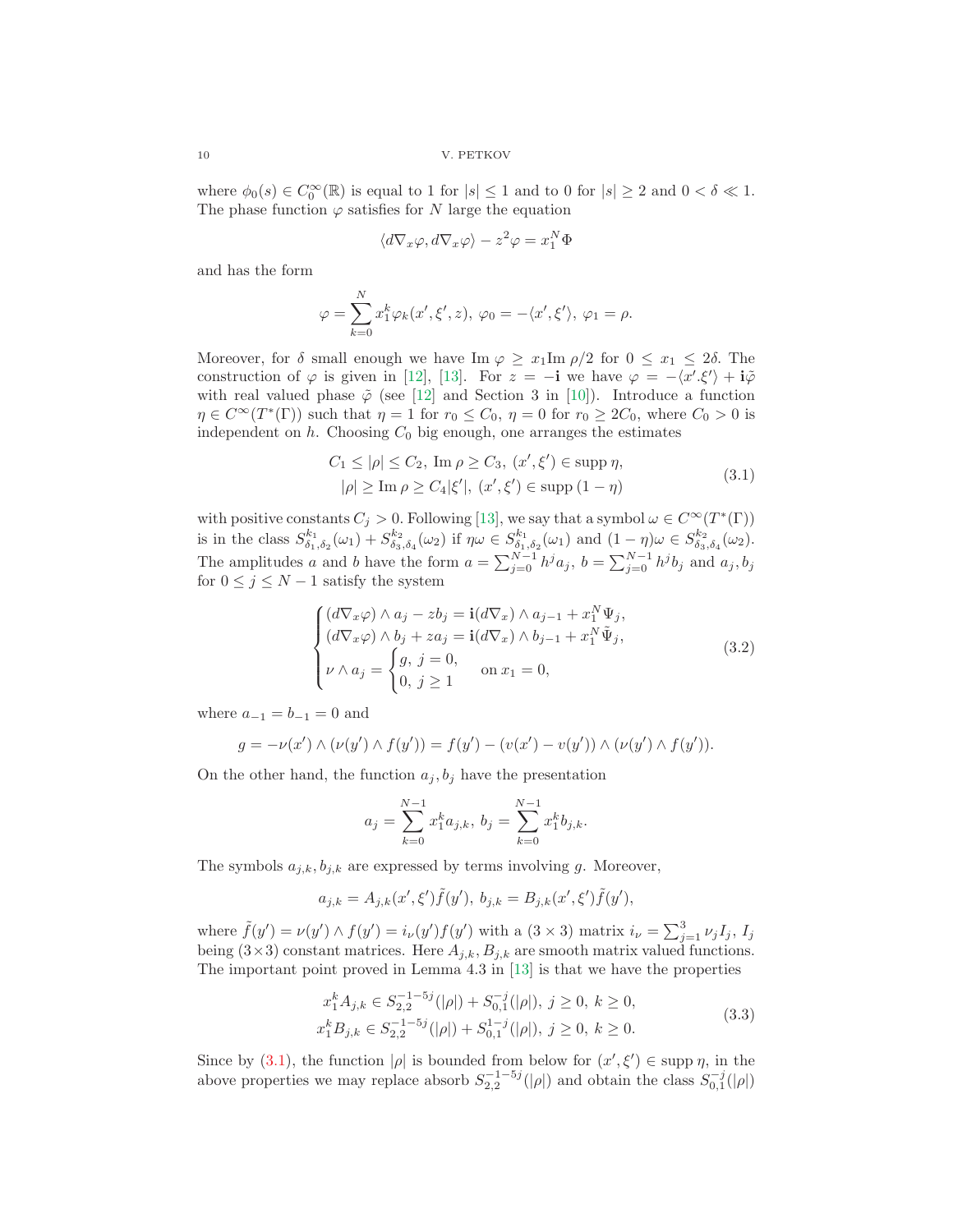(resp.  $S_{0,1}^{1-j}(|\rho|)$ ) for all  $(x', \xi')$ . For the principal symbols  $a_{0,0}$ ,  $b_{0,0}$  we have form [\(3.2\)](#page-9-1) the system

<span id="page-10-0"></span>
$$
\begin{cases}\n\psi_0 \wedge a_{0,0} - zb_{0,0} = 0, \\
\psi_0 \wedge b_{0,0} + za_{0,0} = 0, \\
\nu \wedge a_{0,0} = g,\n\end{cases}
$$
\n(3.4)

with  $\psi_0 = d(0, x') \nabla_x \varphi|_{x_1=0} = \rho \nu - \beta$ . The solution of [\(3.4\)](#page-10-0) is given by (4.4) in [\[13\]](#page-19-9) and one has −1

<span id="page-10-1"></span>
$$
a_{0,0} = -\nu \wedge g + \rho^{-1} \langle \nu, \beta \wedge g \rangle \nu,
$$
  

$$
\nu \wedge b_{0,0} = \frac{1}{z} \Big( \rho(\nu \wedge g) + \rho^{-1} \langle \beta, \nu \wedge g \rangle \beta \Big).
$$
 (3.5)

Thus we obtain  $\nu \wedge \tilde{E}|_{x_1=0} = f$  and

$$
\nu \wedge \tilde{H}|_{x_1=0} = i_{\nu}(x')\tilde{H}|_{x_1=0} = \sum_{j=0}^{N-1} h^j Op_h(i_{\nu}B_{j,0})\tilde{f}.
$$

Following [\[13\]](#page-19-9) and using [\(3.5\)](#page-10-1), for the principal symbol of  $\nu \wedge \tilde{H}|_{x_1=0}$  one deduces

$$
i_{\nu}B_{0,0}\tilde{f} = \nu \wedge b_{0,0} = m(\nu \wedge g) = m\tilde{f} + mi_{\nu} \sum_{j=1}^{3} (\nu_j(y') - \nu_j(x'))I_j\tilde{f}
$$

with a matrix symbol  $m := \frac{1}{z}(\rho I + \rho^{-1} \mathcal{B})$  and matrix valued symbol  $\mathcal{B}$  defined by  $Bq = \langle \beta, v \rangle \beta, v \in \mathbb{R}^3$ . Then we obtain

$$
Op_h(i_{\nu}B_{0,0})\tilde{f} = Op_h(m)\tilde{f} + hOp_h(\tilde{m})\tilde{f}
$$

with  $\tilde{m} \in \mathcal{S}_0^0$ . Choosing  $\tilde{f} = \psi(x')(\nu \wedge f)$ , we obtain a local parametrix  $T_{N,\psi}(h, z)$ and in Theorem 1.1 in [\[13\]](#page-19-9) the estimate

<span id="page-10-2"></span>
$$
\|\mathcal{N}(\lambda)(\psi f) - Op_h(m + h\tilde{m})(\nu \wedge \psi f)\|_{\mathcal{H}_0^t} \le Ch\theta^{-5/2} \|f\|_{\mathcal{H}_{-1}^t}
$$
 (3.6)

has been established in a more general setting assuming a lower bound  $\theta > h^{2/5}$ . With the last condition one can study the case  $z = 1 + i\theta = h\lambda$ ,  $h = |\text{Re }\lambda|^{-1}$ , provided  $|\text{Re }\lambda| \geq |\text{Im }\lambda|$ .

In this paper we need a parametrix in the elliptic case  $z = -\mathbf{i} + t(h)$  and in [\(3.6\)](#page-10-2) we can obtain an approximation modulo  $\mathcal{O}(h^{-\ell_2+N})$  adding lower order terms of  $T_{N,\psi}(h, z)$  and exploiting the bound  $\theta \ge 1 - h^2$  as well as the estimates [\(3.1\)](#page-9-0), [\(3.3\)](#page-9-2). According to Lemma 4.2 in [\[13\]](#page-19-9), one has the estimates

$$
\left|\partial_{x'}^{\alpha}\partial_{\xi'}^{\beta}\left(e^{\frac{i\varphi}{h}}\right)\right| \leq C_{\alpha,\beta}|\xi'|^{-|\beta|}e^{-C|\xi'|x_1/h}
$$

for  $0 \le x_1 \le 2\delta$  with constants  $C > 0$ ,  $C_{\alpha,\beta} > 0$  independent of  $x_1, z$  and h. In fact, the above estimates are proved for  $(x', \xi') \in \text{supp}(1-\eta)$ , while for  $(x', \xi') \in \text{supp}\eta$ the factor  $|\xi'|$  is bounded. Then (see (4.31) in [\[13\]](#page-19-9))

$$
h^{-N}x_1^Ne^{\mathbf{i}\varphi/h}\in S^{-N}_{0,1}
$$

uniformly in  $x_1$  and h. Now let

$$
-ih\nabla \wedge \tilde{E} - z\phi \tilde{H} = (2\pi h)^{-2} \iint e^{\frac{i}{h}(\langle y', \xi' \rangle + \varphi)} V_1(x, y', \xi', h, z) d\xi' dy' = U_1,
$$
  

$$
-ih\nabla \wedge \tilde{E} + z\phi \tilde{E} = (2\pi h)^{-2} \iint e^{\frac{i}{h}(\langle y', \xi' \rangle + \varphi)} V_2(x, y', \xi', h, z) d\xi' dy' = U_2
$$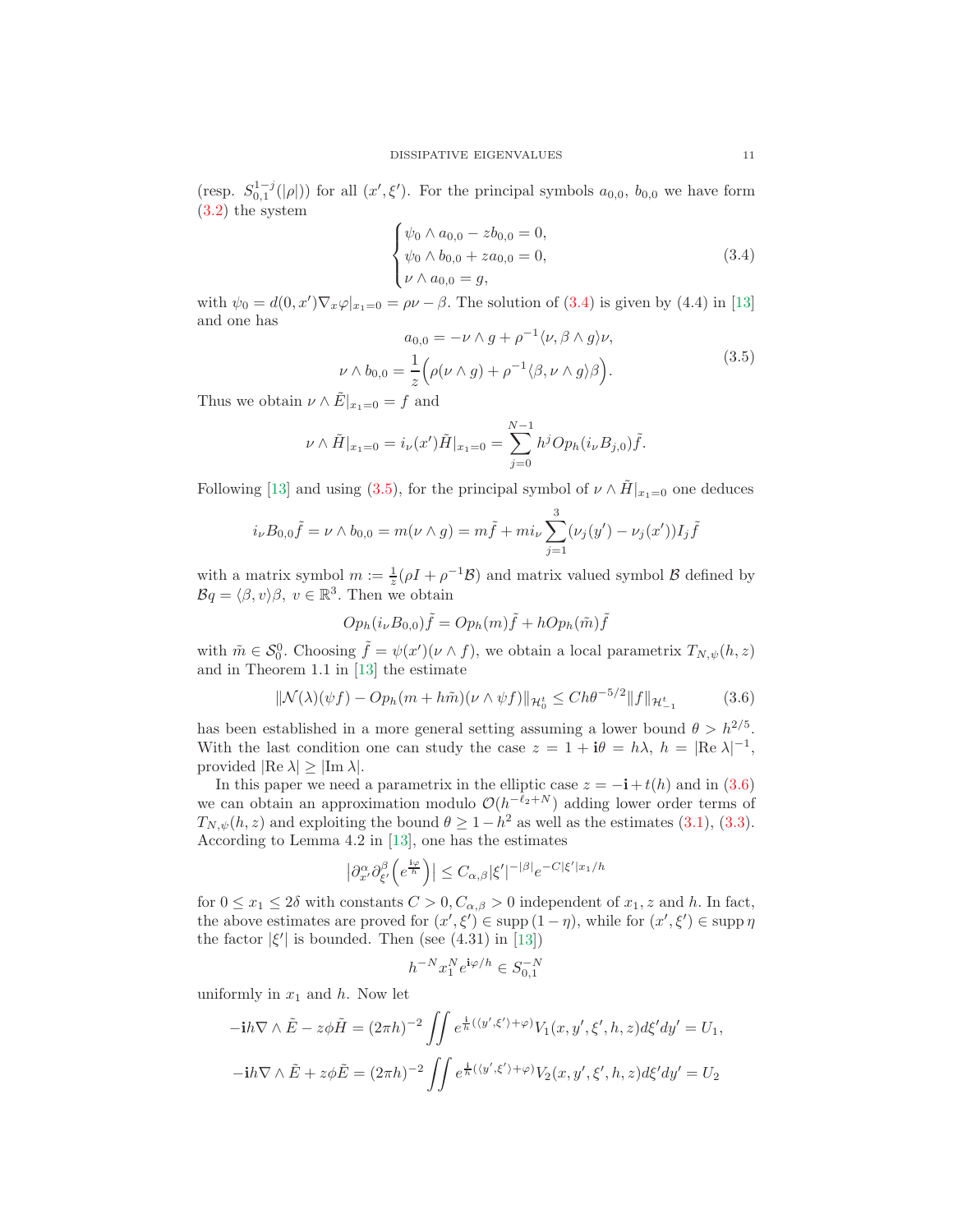with

$$
V_1 = h\tilde{\chi}a + h^N \chi(d\nabla_x) \wedge a_{N-1} + x_1^N \sum_{j=0}^{N-1} h^j \chi \Psi_j,
$$
  

$$
V_2 = h\tilde{\chi}b + h^N \chi(d\nabla_x) \wedge b_{N-1} + x_1^N \sum_{j=0}^{N-1} h^j \chi \tilde{\Psi}_j,
$$

where  $\tilde{\chi}$  has support in  $\delta \leq x_1 \leq 2\delta$ . Clearly,

$$
(h\partial_x)^{\alpha}U_j(x_1,.)=Op_h\left(h\partial_x^{\alpha}(e^{\mathbf{i}\varphi/h}V_j)\right)\tilde{f},\ j=1,2
$$

Combing this with the properties  $(3.3)$  and the proof of Lemma 4.3 in [\[13\]](#page-19-9), we obtain the estimate

$$
\|(h\partial_x)^\alpha U_j\|_{H_0} \le C_{\alpha,N} h^{-\ell_\alpha+N} \|f\|_{H^{-1}(\Gamma)}\tag{3.7}
$$

with  $\ell_{\alpha}$  independent of h, N and f. Thus by the argument in Section 4 in [\[13\]](#page-19-9) we construct a local parametrix in the elliptic region and

$$
\|\mathcal{N}\left(-\frac{1}{\tilde{h}}\right)(\psi f) - T_{N,\psi}(h,z)(\nu \wedge \psi f)\|_{H_h^s(\Gamma)} \le C_N h^{-\ell_s + N} \|f\|_{L^2(\Gamma)}, \ s \ge 0, \ : N \ge N_s
$$
\n(3.8)

Choosing a partition of unity  $\sum_{j=1}^{M} \psi_j(x') \equiv 1$  on  $\Gamma$ , we construct a parametrix  $T_N(h, z) = \sum_{j=1}^M T_{N, \psi_j}(h, z)$  and obtain

<span id="page-11-1"></span>
$$
\|\mathcal{N}\left(-\frac{1}{\tilde{h}}\right)f - T_N(h, z)(\nu \wedge f)\|_{H_h^s(\Gamma)} \le C_N h^{-\ell_s + N} \|f\|_{L^2(\Gamma)}, \ s \ge 0, \ N \ge N_s. \tag{3.9}
$$

For the operator  $P(-\frac{1}{h})f = \mathcal{N}(-\frac{1}{h})(\nu \wedge f) = \mathcal{N}(\lambda)(\nu \wedge f)$  one has an approximation by  $-T_N(h, z)f$ . Moreover, for  $z = -\mathbf{i}$  the principal symbol of  $-T_N(h, -\mathbf{i})$ becomes

$$
-m = \frac{1}{\mathbf{i}} \left( \mathbf{i}\sqrt{1+r_0}I + \frac{B}{\mathbf{i}\sqrt{1+r_0}} \right) = \sqrt{1+r_0}I - \frac{1}{\sqrt{1+r_0}}B.
$$

Now we discuss briefly the existence of the parametrix for the problem

<span id="page-11-0"></span>
$$
\begin{cases}\n-ih \operatorname{curl} E = zH, \ x \in \Omega, \\
-ih \operatorname{curl} H = -zE, \ x \in \Omega, \\
\nu \wedge H = f, \ x \in \Gamma, \\
(E, H) - \operatorname{outgoing}\n\end{cases} \tag{3.10}
$$

with  $-i z = h \lambda$ ,  $z = -i(1 + it)^{-1}$ . We follow the construction above with the same phase function. The transport equations for  $a_j, b_j$  have the form

$$
\begin{cases}\n(d\nabla_x \varphi) \wedge b_j + za_j = \mathbf{i}(d\nabla_x) \wedge b_{j-1} + x_1^N \Psi_j, \n(d\nabla_x \varphi) \wedge a_j - zb_j = \mathbf{i}(d\nabla_x) \wedge a_{j-1} + x_1^N \tilde{\Psi}_j, \n\nu \wedge b_j = \begin{cases}\ng, j = 0, & \text{on } x_1 = 0, \\
0, j \ge 1\n\end{cases}
$$
\n(3.11)

where  $a_{-1} = b_{-1} = 0$ . This system is the same as  $(3.2)$  if we replace z by  $-z$  and  $a_j, b_j$  by  $b_j, a_j$ , respectively. Therefore, by using  $(3.5)$ , we obtain

<span id="page-11-2"></span>
$$
b_{0,0} = -\nu \wedge g + \rho^{-1} \langle \nu, \beta \wedge g \rangle \nu,
$$
  

$$
\nu \wedge a_{0,0} = -\frac{1}{z} \Big( \rho(\nu \wedge g) + \rho^{-1} \langle \beta, \nu \wedge g \rangle \beta \Big).
$$
 (3.12)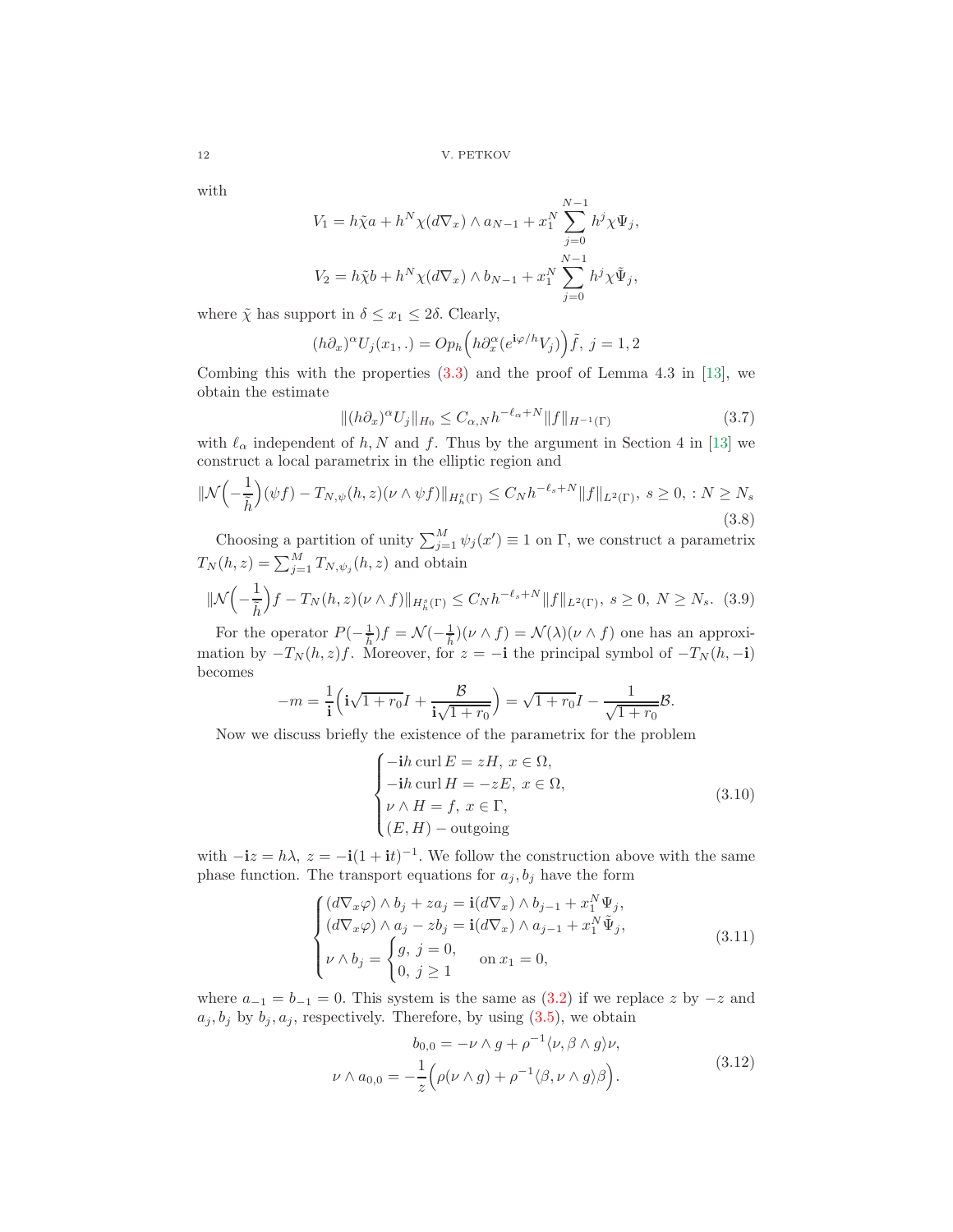We obtain an analog of [\(3.9\)](#page-11-1) with  $\mathcal{N}(h)$ ,  $T_N(h, z)$  replaced by  $\mathcal{N}_1(h)$ ,  $T_{1,N}(h, z)$ . For the operator  $P_1(-\frac{1}{\hbar})f = -\mathcal{N}_1(-\frac{1}{\hbar})(\nu \wedge f)$  we have an approximation with  $T_{1,N}(h, z)f$  and by  $(3.12)$  the principal symbol of  $T_{1,N}(h, -{\bf i})$  becomes

$$
m_1 = \frac{1}{\mathbf{i}} \Big( \mathbf{i}\sqrt{1 + r_0} I + \frac{B}{\mathbf{i}\sqrt{1 + r_0}} \Big) = \sqrt{1 + r_0} I - \frac{1}{\sqrt{1 + r_0}} B.
$$

# 4. PROPERTIES OF THE OPERATOR  $P(h)$

In this section we study the case  $\tilde{h}$  real. Recall that the operator  $\mathcal{B}(hD_{x'})$  has matrix symbol  $\mathcal{B}(x',h\xi')$  such that

$$
\mathcal{B}f = \langle \beta, f \rangle \beta, \ f \in \mathbb{R}^3,
$$

where  $\beta = \beta(x', \xi') \in \mathbb{R}^3$  is vector valued homogeneous polynomial of order 1 in  $\xi'$ introduced in the previous section. The equality  $\langle \beta, \beta \rangle = r_0$  implies  $\mathcal{B}(x', \xi') \beta(x', \xi') =$  $r_0(x',\xi')\beta(x',\xi')$  and  $\mathcal{B}(x',\xi')(\nu(x')\wedge\beta(x',\xi'))=0$ . Thus the matrix  $\mathcal{B}(x',\xi')$  has three eigenvectors  $\nu(x'), \nu(x') \wedge \beta(x', \xi'), \beta(x', \xi')$  with corresponding eigenvalues  $(0,0,r_0(x',\xi')$ . These eigenvalues are defined globally on  $\Gamma$ . Let  $\|\xi'\|_g$  be the induced Riemann metric on  $T^*(\Gamma)$  and let  $b(x', \xi') = \beta(x', \frac{\xi'}{\sqrt{r_0(x', \xi')}})$ . For  $\|\xi'\|_g = 1$ introduce the unitary  $(3 \times 3)$  matrix

$$
U(x',\xi') = \begin{pmatrix} | & | & | \\ \nu(x') & \nu(x') \wedge b(x',\xi') & b(x',\xi') \\ | & | & | \end{pmatrix}.
$$

Then for  $\|\xi'\|_g = 1$  one obtains a global diagonalization

$$
U^{T}(x',\xi')\mathcal{B}(x',\xi')U(x',\xi') = \begin{pmatrix} 0 & 0 & 0 \\ 0 & 0 & 0 \\ 0 & 0 & r_{0} \end{pmatrix},
$$

where  $A^T$  denotes the transpose matrix of A. Writing  $\xi' = \omega ||\xi'||_g$  with  $||\omega||_g = 1$ and using the fact that  $B(x', \xi')$  and  $r_0(x', \xi')$  are homogeneous of order 2 in  $\xi'$ , one concludes that the above diagonalization is true for all  $\xi'$ .

First we study the case  $0 < \gamma(x) < 1, \forall x \in \Gamma$  which yields  $\gamma_0(x) = \frac{1}{\gamma(x)}$ . Introduce the self-adjoint operator  $\mathcal{P}(h) = -T_N(h, -\mathbf{i}) - \gamma_0(x)I$  with principal symbol

$$
p_1 = \sqrt{1 + h^2 r_0} \Big( I - \frac{\mathcal{B}(h\xi)}{1 + h^2 r_0} \Big) - \gamma_0(x)I = \tilde{p}_1 - \gamma_0(x)I,
$$

where I is the  $(3 \times 3)$  identity matrix. We assume that N is fixed sufficiently large and we omit this in the notation  $\mathcal{P}(h)$ . Moreover, as it was mentioned in Section 2, we can write the pseudo-differential operator as a classical one and

<span id="page-12-0"></span>
$$
U^T p_1 U = \begin{pmatrix} \sqrt{1 + h^2 r_0} - \gamma_0 & 0 & 0\\ 0 & \sqrt{1 + h^2 r_0} - \gamma_0 & 0\\ 0 & 0 & (1 + h^2 r_0)^{-1/2} - \gamma_0, \end{pmatrix}.
$$
 (4.1)

Moreover,  $U^{-1} = U^T$  and  $U^T$  is the principal symbol of  $(Op_h(U))^{-1}$ . To examine the invertibility of  $P(h)$ , observe that the symbol

$$
-\gamma_0(x) \le (1 + h^2 r_0)^{-1} - \gamma_0(x) \le -(\gamma_0(x) - 1)
$$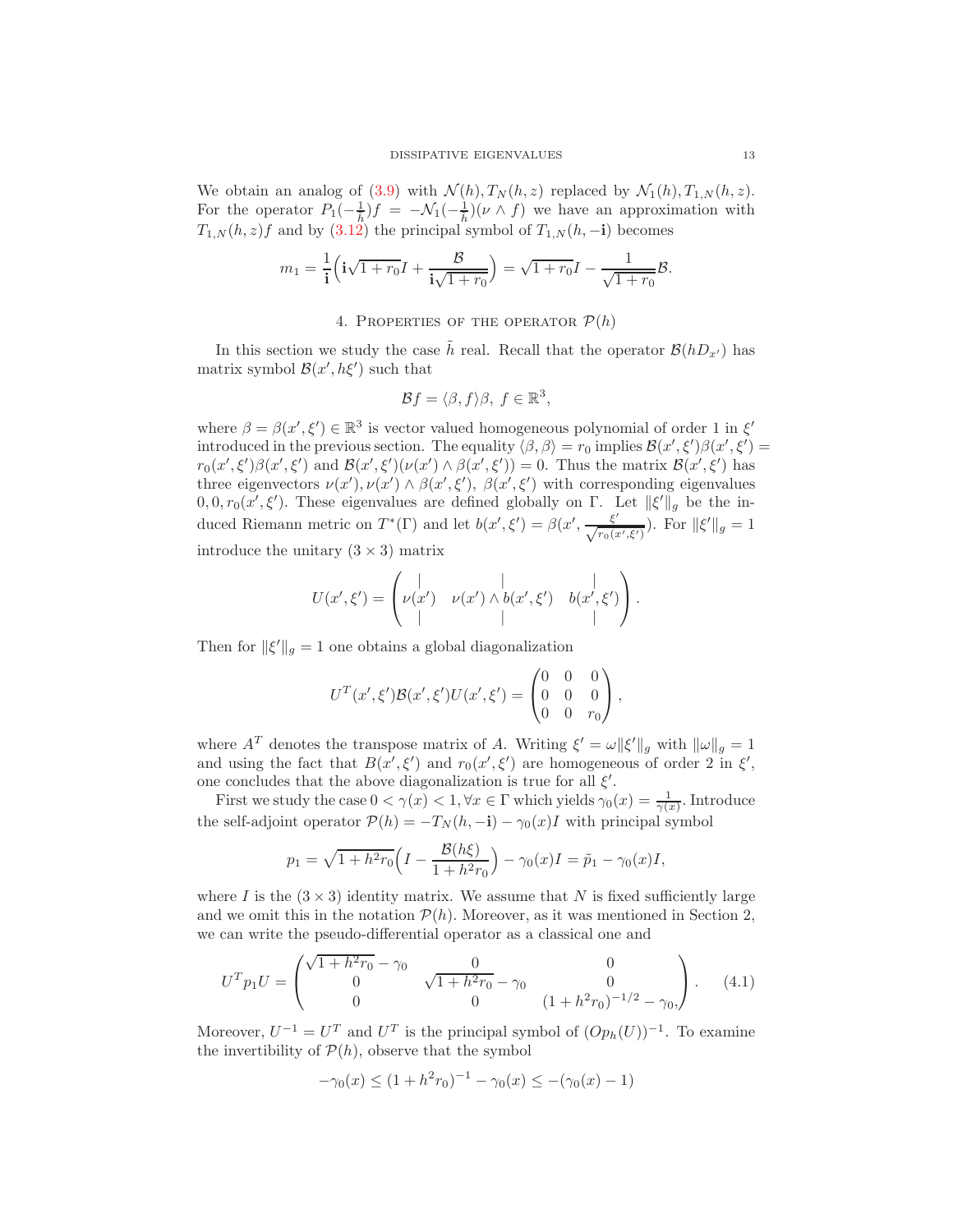14 V. PETKOV

is elliptic. Write  $(Op_h(U))^{-1}P(h)Op_h(U)$  in a block matrix form

$$
(Op_h(U))^{-1} \mathcal{P}(h) Op_h(U) = \begin{pmatrix} R(h) & S(h) \\ S^*(h) & r(h) \end{pmatrix},
$$

where  $R(h)$  is a  $(2 \times 2)$  matrix valued operator,  $S(h)$  is  $(2 \times 1)$  matrix valued operator with symbol in  $hS_0^0(\Gamma)$ , the adjoint operators  $S^*(h)$  is  $(1 \times 2)$  matrix valued operator, while

$$
\begin{pmatrix} R(h) & 0 \\ 0 & r(h) \end{pmatrix}
$$

has principal symbol [\(4.1\)](#page-12-0). The equation  $(Op_h(U))^{-1}P(h)Op_h(U)(Y, y_3) = (F, f_3)$ with a vector  $Y = (y_1, y_2)$  and  $F = (f_1, f_2)$  implies

$$
r(h)y_3 + S^*(h)Y = f_3.
$$

Then  $y_3 = -r(h)^{-1}S^*(h)Y + r(h)^{-1}f_3$  and for Y one obtains the equation

$$
Q(h)Y = (R(h) - S(h)r(h)^{-1}S^*(h))Y = F - S(h)r(h)^{-1}f_3.
$$

The invertibility of the operator

$$
Q(h) := R(h) - S(h)r(h)^{-1}S^*(h)
$$

depends of that of  $R(h)$  and  $R(h)$  has principal symbol

$$
q_1 = \begin{pmatrix} \sqrt{1 + h^2 r_0} - \gamma_0 & 0 \\ 0 & \sqrt{1 + h^2 r_0} - \gamma_0 \end{pmatrix}.
$$

Let

$$
c_0 = \min_{x \in \Gamma} \gamma_0(x) = (\max_{x \in \Gamma} \gamma(x))^{-1}, \ c_1 = \max_{x \in \Gamma} \gamma_0(x) = (\min_{x \in \Gamma} \gamma(x))^{-1}.
$$

Introduce the constants  $C = \frac{1}{c_1^2}$ ,  $\epsilon = \frac{C}{2}(c_0 - 1)^2 < 1/2$  and set  $\langle hD \rangle = (1 - h^2 \Delta_{\Gamma})^{1/2}$ . We say that  $A \geq B$  if  $(Au, u) \geq (Bu, u)$ ,  $\forall u \in L^2(\Gamma; \mathbb{C}^3)$ . We need the following

**Proposition 4.1.** The operator  $Q(h)$  satisfies the estimate

<span id="page-13-0"></span>
$$
h\frac{\partial Q(h)}{\partial h} + CQ(h)\langle hD\rangle^{-1}Q(h) \ge \epsilon \langle hD\rangle.
$$
 (4.2)

Proof. The proof is a repetition of that of Prop. 4.1 in [\[10\]](#page-19-3). For the sake of completeness we present the details. We have

$$
h\frac{\partial q_1}{\partial h} = \frac{h^2 r_0}{\sqrt{1 + h^2 r_0}} I = \sqrt{1 + h^2 r_0} I - (1 + h^2 r_0)^{-1/2} I,
$$

where I is the  $(2\times2)$  identity matrix. The operator  $CQ(h)\langle hD\rangle^{-1}Q(h)$  has principal symbol

$$
C\sqrt{1 + h^2r_0}I - 2C\gamma_0I + C\gamma_0^2(1 + h^2r_0)^{-1/2}I
$$

and the principal symbol of the left hand side of [\(4.2\)](#page-13-0) becomes

$$
(1 + C - \epsilon)\sqrt{1 + h^2 r_0}I + \epsilon\sqrt{1 + h^2 r_0}I - 2C\gamma_0 I + (C\gamma_0^2 - 1)(1 + h^2 r_0)^{-1/2}I.
$$

We write the last term in the form

$$
(1 - C\gamma_0^2) \left(1 - (1 + h^2 r_0)^{-1/2}\right)I + (C\gamma_0^2 - 1)I = A_1 + A_2
$$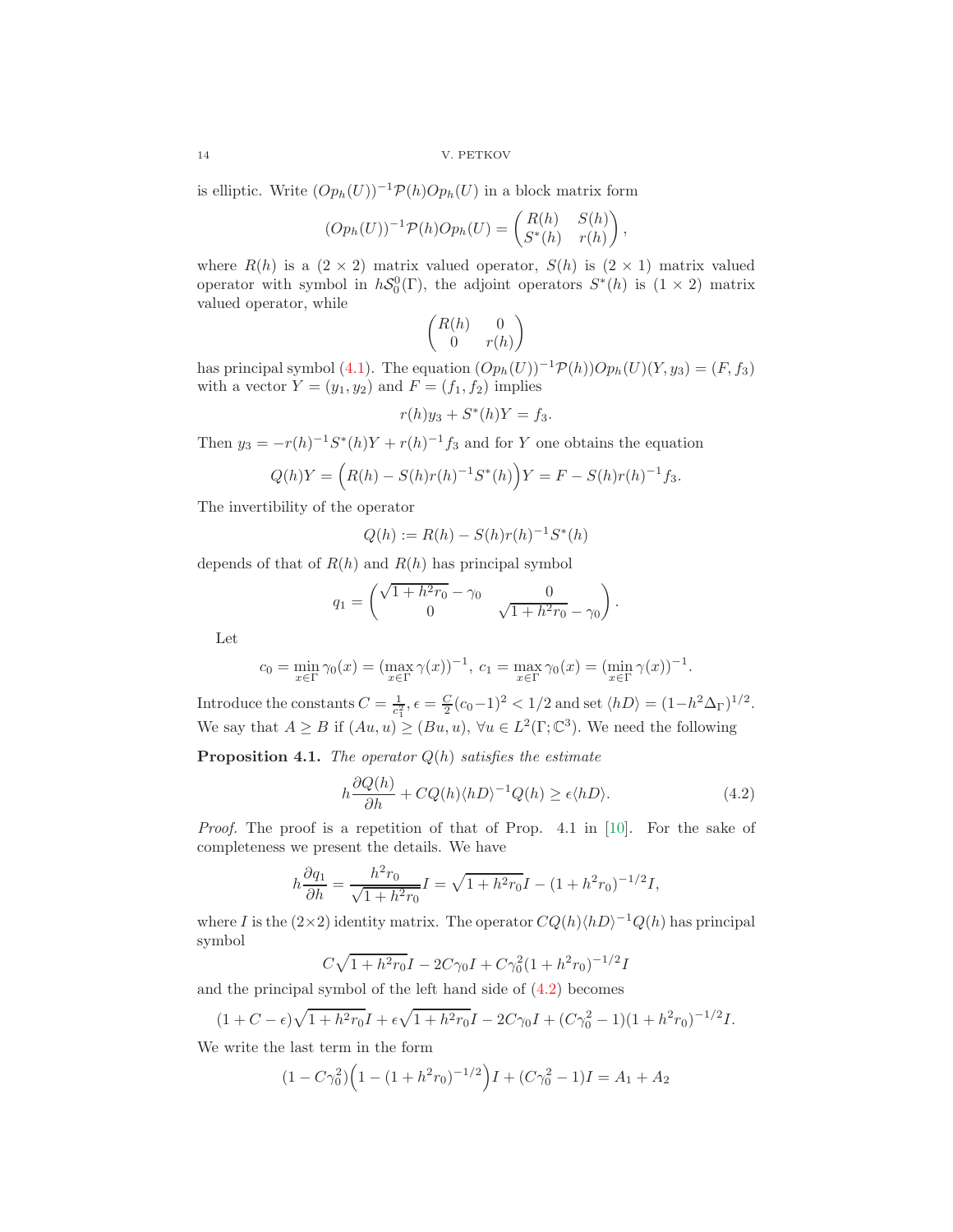Since  $1 - C\gamma_0^2(x) \ge 0$  and  $1 - (1 + h^2 r_0)^{-1/2} \ge 0$ , the term  $A_1$  is symmetric non-negative definite matrix and we may apply the semi-classical strict Gärding inequality to bound from below  $(A_1u, u)$  by  $-C_1h||u||^2$ . Next

$$
(1 + C - \epsilon)(\langle hD \rangle u, u) \ge (1 + C - \epsilon) ||u||^2
$$

and

$$
((C(\gamma_0 - 1)^2 - \epsilon)u, u) \ge (C(c_0 - 1)^2 - \epsilon) ||u||^2 = \epsilon ||u||^2.
$$

The lower order symbol  $hq_0$  of the operator  $Q(h)$  yields a term

$$
h(Op(q_0)u, u) \ge -h||Op(q_0)||_{L^2 \to L^2}||u||^2 = -hC_2||u||^2
$$
  
osorb these terms taking  $0 < h \le \epsilon(C_1 + C_2)^{-1} = \frac{\epsilon}{C_2}$ .

and we may absorb these terms taking  $0 < h \leq \epsilon (C_1 + C_2)^{-1} = \frac{\epsilon}{C_3}$ 

For the analysis of the eigenvalues of  $Q(h)$  we will follow the approach of [\[11\]](#page-19-8). Introduce the semiclassical Sobolev space  $H^s(\Gamma; \mathbb{C}^2)$  with norm  $||u||_s = ||\langle hD \rangle^s u||_{L^2(\Gamma; \mathbb{C}^2)}$ . Let

$$
\mu_1(h) \le \mu_2(h) \le \dots \le \mu_k(h) \le \dots
$$

be the eigenvalues of  $Q(h)$  repeated with their multiplicities. Fix  $0 < h_0 \leq \frac{\epsilon}{C_3}$ , where  $\epsilon > 0$  is the constant in Proposition 4.1 and let  $k_0 \in \mathbb{N}$  be chosen so that  $\mu_k(h_0) > 0$  for  $k \geq k_0$ . This follows from the fact that the number of the nonpositive eigenvalues of  $Q(h_0)$  is given by a Weyl formula (see for instance Theorem 12.3 in [\[4\]](#page-19-10))

$$
(2\pi h_0)^{-2} \iint_{\sqrt{1+r_0}-\gamma_0\leq 0} dx'd\xi' + \mathcal{O}(h_0^{-1}).
$$

By using Proposition 4.1 and choosing  $0 < \delta \leq \frac{c_0 - 1}{2}$ , one obtains

$$
\frac{\epsilon}{2} \le h \frac{\mu_k(h)}{dh} \le C_0, \ k \ge k_0,
$$

whenever  $\mu_k(h) \in [-\delta, \delta], 0 < h \leq h_0$  (see Section 4 in [\[10\]](#page-19-3)). Now if  $0 < \frac{1}{r} < h_0$ and  $\mu_k(1/r) < 0$ , then there exists unique  $1/r < h_k < h_0$  such that  $\mu_k(h_k) = 0$ . Clearly, the operator  $Q(h_k)$  is not invertible and for the invertibility of  $Q(h)$  we must avoid small intervals around  $h_k$ . The purpose is to obtain a bijection between the set of  $h_k \in (0, h_0]$  and the eigenvalues in  $\Lambda$ . Repeating the argument in Sections 4 in [\[10\]](#page-19-3) and [\[11\]](#page-19-8), one obtains the following

**Proposition 4.2** (Prop.4.1, [\[11\]](#page-19-8)). Let  $p > 3$  be fixed. The inverse operator  $Q(h)^{-1}$ :  $L^2(\Gamma; \mathbb{C}^2) \to L^2(\Gamma; \mathbb{C}^2)$  exists and has norm  $\mathcal{O}(h^{-p})$  for  $h \in (0, h_0] \setminus \Omega_p$ , where  $\Omega_p$  is a union of disjoint closed intervals  $J_{1,p}, J_{2,p}, ...$  with  $|J_{k,p}| = \mathcal{O}(h^{p-1})$  for  $h \in J_{k,p}$ . Moreover, the number of such intervals that intersect  $[h/2, h]$  for  $0 < h \le h_0$  is at  $most \mathcal{O}(h^{1-p}).$ 

If the operator  $Q(h)^{-1}$  exists, it is easy to see that  $P(h)$  is also invertible. First, we have

<span id="page-14-0"></span>
$$
\begin{pmatrix} I & S(h)r^{-1}(h) \\ 0_{2,1} & 1 \end{pmatrix} \begin{pmatrix} Q(h) & 0_{1,2} \\ S^*(h) & r(h) \end{pmatrix} = \begin{pmatrix} R(h) & S(h) \\ S^*(h) & r(h) \end{pmatrix},
$$
(4.3)

where I is the identity  $(2 \times 2)$  matrix and  $0_{1,2}$ ,  $0_{2,1}$  are  $(1 \times 2)$  and  $(2 \times 1)$  matrices, respectively, with zero entires. Second, the operator  $r^{-1}(h)$  has principal symbol  $\sqrt{1+h^2r_0}$  $\frac{\sqrt{1+h^2r_0}}{1-\sqrt{1+h^2r_0}\gamma_0} \in \mathcal{S}_0^0$ , so  $r^{-1}(h): H^s(\Gamma;\mathbb{C}) \to H^s(\Gamma;\mathbb{C})$  is bounded for every s. On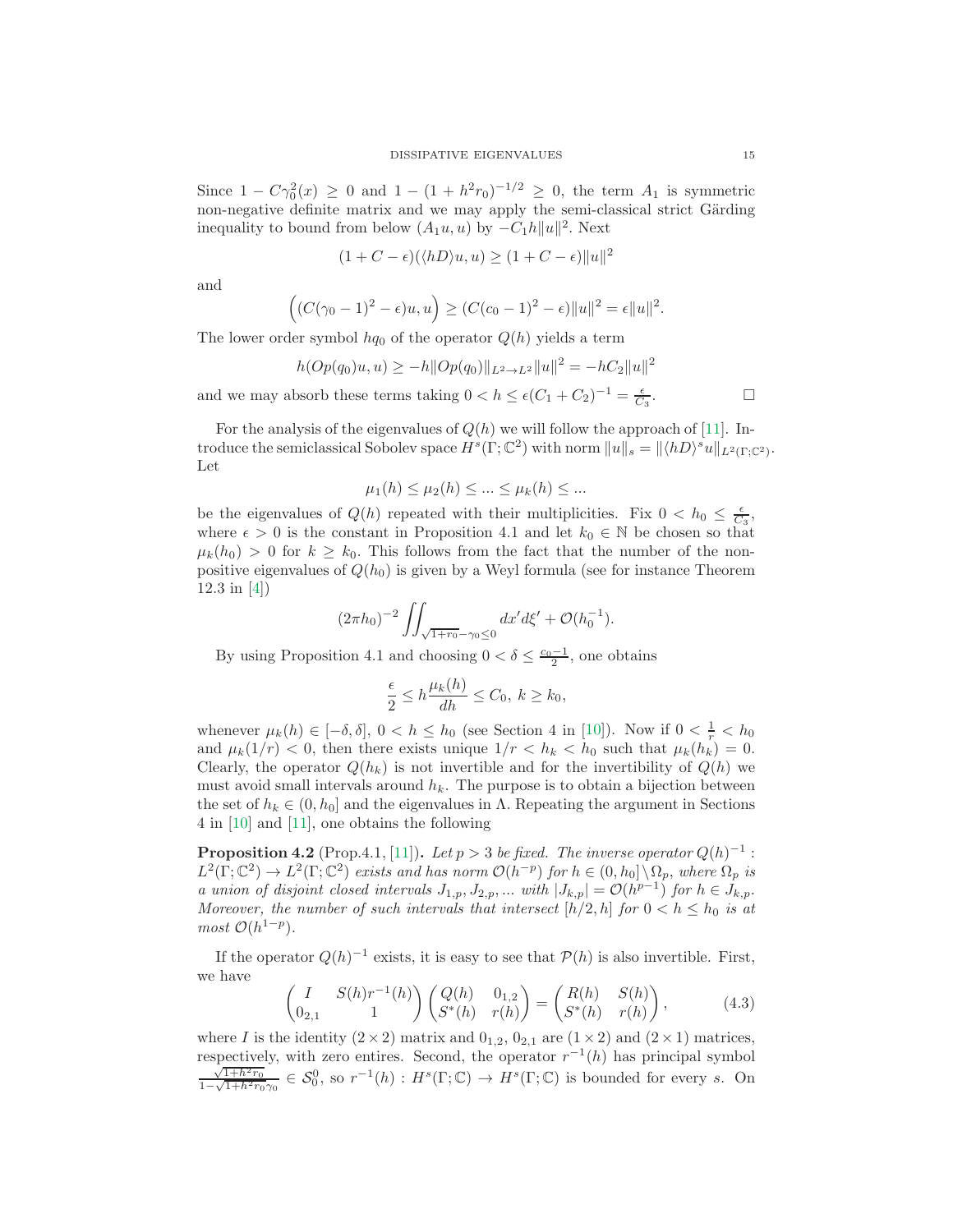the other hand,  $S(h) : H^s(\Gamma; \mathbb{C}) \to H^s(\Gamma; \mathbb{C}^2)$  has norm  $\mathcal{O}_s(h)$ . Consequently, the operator

$$
\begin{pmatrix} I & S(h)r^{-1}(h) \\ 0_{2,1} & 1 \end{pmatrix}^{-1}
$$

is bounded in  $\mathcal{L}(H^s(\Gamma;\mathbb{C}^3), H^s(\Gamma;\mathbb{C}^3)),$  while

$$
\begin{pmatrix} Q(h) & 0_{1,2} \ S^*(h) & r(h) \end{pmatrix}^{-1} = \begin{pmatrix} Q(h)^{-1} & 0_{1,2} \ -r^{-1}(h)S^*(h)Q(h)^{-1} & r^{-1}(h) \end{pmatrix}.
$$

We deduce that the operator on the right hand side of  $(4.3)$  is invertible, whenever  $Q(h)$  is invertible and since  $Op_h(U)$  is invertible this implies the invertibility of  $\mathcal{P}(h)$ . Finally, the statement of Proposition 4.2 holds for the operator  $\mathcal{P}(h)^{-1}$  with the same intervals  $J_{k,p}$  and we have a bound  $||\mathcal{P}(h)^{-1}||_{L^2(\Gamma;\mathbb{C}^3)\to L^2(\Gamma;\mathbb{C}^3)} = \mathcal{O}(h^{-p})$ for  $h \in (0, h_0] \setminus \Omega_p$ .

The analysis of the case  $\gamma(x) > 1$ ,  $\forall x \in \Gamma$ , is completely similar to that of the case  $0 < \gamma(x) < 1$  examined above and we have  $\gamma_0(x) = \gamma(x)$ . We study the operators  $\mathcal{N}_1(\lambda)$ ,  $C_1(\lambda)$  and  $P_1(h) = P_1(-\frac{1}{h})$  introduced at the end of Section 2. For the self adjoint operator  $\mathcal{P}_1(h) = T_{1,N}(h, -\mathbf{i}) - \gamma_0(x)I$ , the argument at the end of Section 3 shows that  $P_1(h)$  has principal symbol  $\tilde{p}_1(x', h\xi') - \gamma_0(x)I$ . Thus we obtain the statements of Proposition 4.1 and Proposition 4.2 with a self-adjoint operator  $Q_1(h)$  having principal symbol

$$
\begin{pmatrix}\n\sqrt{1+h^2r_0}-\gamma & 0\\
0 & \sqrt{1+h^2r_0}-\gamma_0\n\end{pmatrix}.
$$

Notice that both operators  $Q(h), Q_1(h)$  have the same principal symbol. Next for the operator  $\mathcal{P}_1(h)$  we obtain the same statements as those for  $\mathcal{P}(h)$ .

# 5. RELATION BETWEEN THE TRACE INTEGRALS FOR  $\mathcal{P}(\tilde{h})$  and  $\mathcal{C}(\tilde{h})$

The purpose in this section is to study the operators  $\mathcal{P}(\tilde{h})$  and  $\mathcal{C}(\tilde{h})$  for complex  $\tilde{h} = h(1 + it) \in L$ ,  $|t| \leq h^2$ . We change the notations and we will use the notation h for the points in  $L \subset \mathbb{C}$  with  $|\text{Im } h| \leq (\text{Re } h)^2$ ,  $0 < \text{Re } h \leq h_0 \ll 1$ . First we study the case  $0 < \gamma(x) < 1$ ,  $\forall x \in \Gamma$ . The operator  $T_N(h, -i)$  can be extended for  $h \in L$ as a holomorphic function of h. The same is true for  $\mathcal{P}(h) = -T_N (h, -\mathbf{i}) - \gamma_0(x)I$ . To study  $\mathcal{P}(h)^{-1}$ , we must examine the inverse of the operator on the left hand side of  $(4.3)$  for  $h \in L$ . Clearly,  $S(h)$ ,  $S^*(h)$  and  $r(h)$  can be extended for  $h \in L$ and  $h^{-1}S(h)$ ,  $r(h)^{-1}$  are bounded as operators from  $H^s(\Gamma;\mathbb{C})$  to  $H^s(\Gamma;\mathbb{C}^2)$  and from  $H^s(\Gamma, \mathbb{C})$  to  $H^s(\Gamma, \mathbb{C})$ , respectively. Since  $b(x', h\xi') = b(x', \xi')$ , the symbol of  $U(x', \xi')$  may be trivially extended for  $h \in L$ . It remains to study  $Q(h)^{-1}$ . Repeating the proof of Lemma 5.1 in [\[11\]](#page-19-8) and using Proposition 4.1, we get

<span id="page-15-0"></span>
$$
||Q(h)^{-1}||_{\mathcal{L}(H^{-1/2}(\Gamma;\mathbb{C}^2),H^{1/2}(\Gamma;\mathbb{C}^2))} \le C \frac{\text{Re } h}{|\text{Im } h|}, \text{ Im } h \ne 0, h \in L. \tag{5.1}
$$

Here we have used the estimate

$$
||r(h)^{-1}||_{H^s(\Gamma; \mathbb{C}) \to H^s(\Gamma; \mathbb{C})} \leq C_s' \leq C_s' \frac{\text{Re } h}{|\text{Im } h|}, \text{Im } h \neq 0, h \in L
$$

since  $|\text{Im } h| \leq (\text{Re } h)^2 \leq h_0 \text{Re } h$ . To obtain an estimate of

$$
||Q(h)^{-1}||_{\mathcal{L}(H^s(\Gamma;\mathbb{C}^2),H^{s+1}(\Gamma;\mathbb{C}^2))},
$$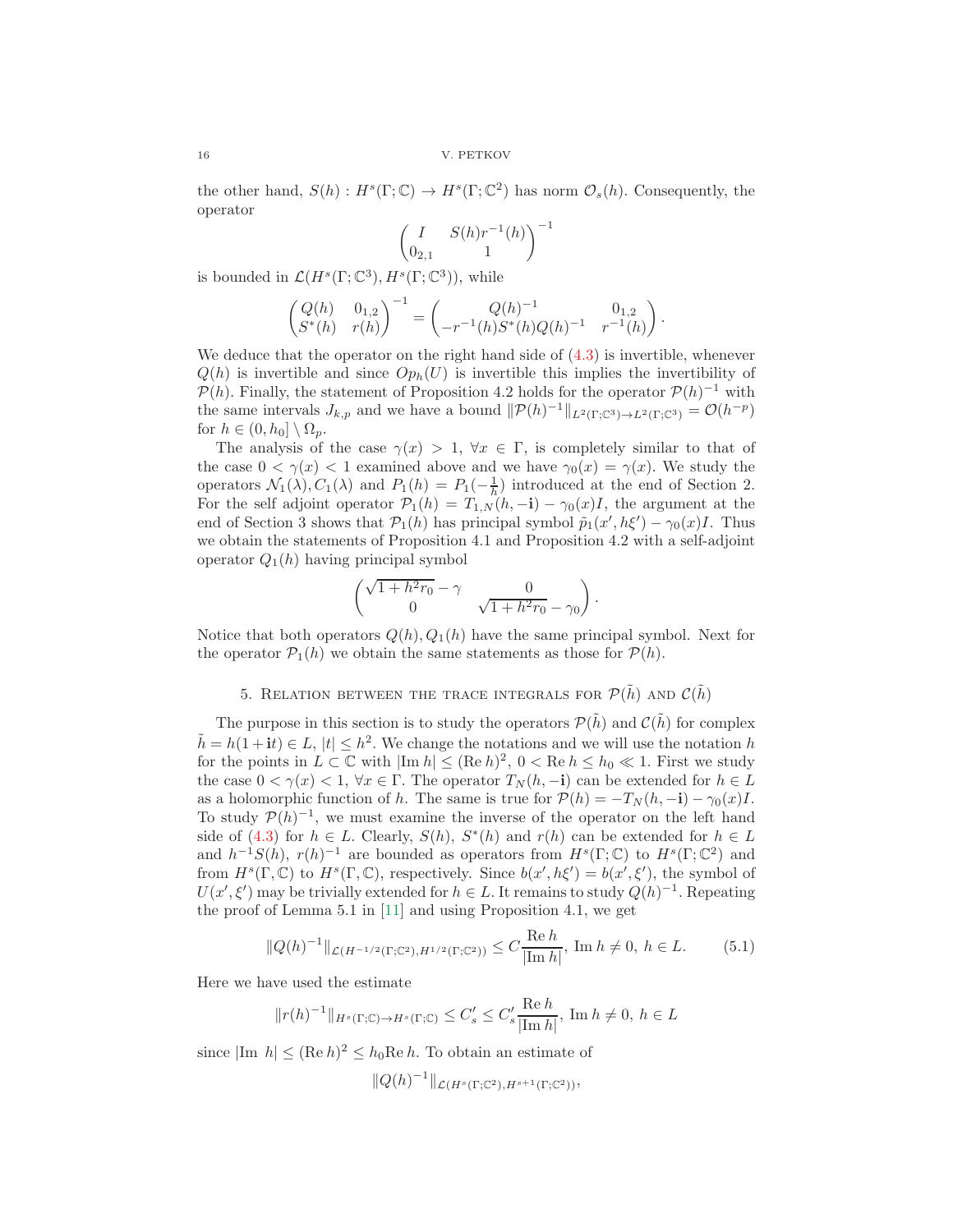as in Section 5 in [\[10\]](#page-19-3), we introduce a  $C^{\infty}$  symbol

$$
\chi(x',\xi') = \begin{cases} 2, \ x' \in \Gamma, \ \|\xi'\|_g \le B_0, \\ 0, \ x' \in \Gamma, \ \|\xi'\|_g \ge B_0 + 1. \end{cases}
$$

Here  $B_0 > 0$  is a constant such that  $\sqrt{C_3}B_0 \geq 2c_1$ ,  $r_0(x', \xi') \geq C_3||\xi'||_g^2$ . Then we extend homorphically  $\chi(x', \text{Re } hD_{x'})$  to  $\zeta(x', hD_{x'})$  for  $h \in L$  and consider the operator  $M(h) = Q(h) + \gamma_0(x')\zeta(x', hD_{x'})$ . This modification implies the property  $Q(h) - M(h)$ :  $\mathcal{O}_s(1)$ :  $H^{-s}(\Gamma; \mathbb{C}^2) \to H^s(\Gamma; \mathbb{C}^2)$  for every s and the operator  $M(h)$ with principal symbol  $M(x', \xi') \in \mathcal{S}_0^1$  becomes elliptic. Then  $M(h)^{-1}: H^s(\Gamma; \mathbb{C}^2) \to$  $H^{s+1}(\Gamma; \mathbb{C}^2)$  is bounded by  $\mathcal{O}_s(1)$  and repeating the argument in Section 5, [\[10\]](#page-19-3) and using  $(5.1)$ , one deduces

$$
||Q(h)^{-1}||_{\mathcal{L}(H^s(\Gamma;\mathbb{C}^2),H^{s+1}(\Gamma;\mathbb{C}^2))} \leq C_s \frac{\text{Re } h}{|\text{Im } h|}, \text{ Im } h \neq 0. \tag{5.2}
$$

Taking the inverse operators in  $(4.3)$ , one obtains with another constant  $C_s$  the estimate

<span id="page-16-0"></span>
$$
\|\mathcal{P}(h)^{-1}\|_{\mathcal{L}(H^s(\Gamma;\mathbb{C}^3),H^{s+1}(\Gamma;\mathbb{C}^3))} \le C_s \frac{\text{Re } h}{|\text{Im } h|}, \text{ Im } h \ne 0. \tag{5.3}
$$

Following [\[11\]](#page-19-8), we introduce piecewise smooth positively oriented curve  $\gamma_{k,p} \subset \mathbb{C}$ which is a union of four segments: Re  $h \in J_{k,p}$ , Im  $h = \pm (\text{Re } h)^{p+1}$  and Re  $h \in$  $\partial J_{k,p}$ ,  $|\text{Im } h| \leq (\text{Re } h)^{p+1}, J_{k,p}$  being the interval in  $\Omega_p$  introduced in Proposition 4.3.

**Proposition 5.1.** For every  $h \in \gamma_{k,p}$  the inverse operator  $\mathcal{P}(h)^{-1}$  exists and

<span id="page-16-1"></span>
$$
\|\mathcal{P}(h)^{-1}\|_{\mathcal{L}(H^s(\Gamma;\mathbb{C}^3),H^{s+1}(\Gamma;\mathbb{C}^3))} \leq C_{k,s}(\text{Re}\,h)^{-p}.\tag{5.4}
$$

The proof is the same as in Proposition 5.2 in [\[11\]](#page-19-8). It is based on the estimate of  $\|\mathcal{P}(h)^{-1}\|_{L^2(\Gamma,\mathbb{C}^3)\to L^2(\Gamma,\mathbb{C}^3)}$  for  $h\in(0,h_0]\setminus\Omega_p$ , the Taylor expansion of  $\mathcal{P}(h)$  for  $0 \leq |\text{Im } h| \leq (\text{Re } h)^{p+1}$  and the application of [\(5.3\)](#page-16-0). We omit the details. Of course, by the same argument an analog to  $(5.4)$  holds for the norm of the operator  $Q(h)^{-1}$ and  $h \in \gamma_{k,p}$ .

To obtain an estimate for  $C(h)^{-1}$ , with N large enough write

$$
\mathcal{C}(h)f = \mathcal{N}(-\frac{1}{h})f + \gamma_0(x)(\nu \wedge f) = T_N(h, -\mathbf{i})(\nu \wedge f) + \gamma_0(x)(\nu \wedge f) + \mathcal{R}_q(h, -\mathbf{i})(\nu \wedge f)
$$

$$
= -\mathcal{P}(h)i_{\nu}f + \mathcal{R}_q(h, -\mathbf{i})i_{\nu}f, \ q \gg 2p
$$

with  $\mathcal{R}_q(h, -\mathbf{i}): \mathcal{O}_s((\text{Re } h)^q)): H^s \to H^{s+q-1}$ . This yields

$$
\mathcal{P}(h)^{-1}\mathcal{C}(h)f = -\left(Id - \mathcal{P}(h)^{-1}\mathcal{R}_q(h, -\mathbf{i})\right)i_{\nu}f
$$

and by [\(5.4\)](#page-16-1) one deduces

$$
\left\|\mathcal{P}(h)^{-1}\mathcal{R}_q(h,-\mathbf{i})\right\|_{\mathcal{L}(H^s,H^{s+q})} \leq C_s(\text{Re }h)^{-p+q}.
$$

For small Re  $h$  this implies

$$
i_{\nu}\left(Id-\mathcal{P}(h)^{-1}\mathcal{R}_{q}(h,-\mathbf{i})\right)^{-1}\mathcal{P}(h)^{-1}\mathcal{C}(h)=Id.
$$

Repeating the argument in Section 5 of [\[10\]](#page-19-3), we obtain

$$
\|\mathcal{C}(h)^{-1}\|_{\mathcal{L}(H^s, H^{s+1})} \le C_s (\text{Re } h)^{-p}, \ h \in \gamma_{k,p}.
$$
 (5.5)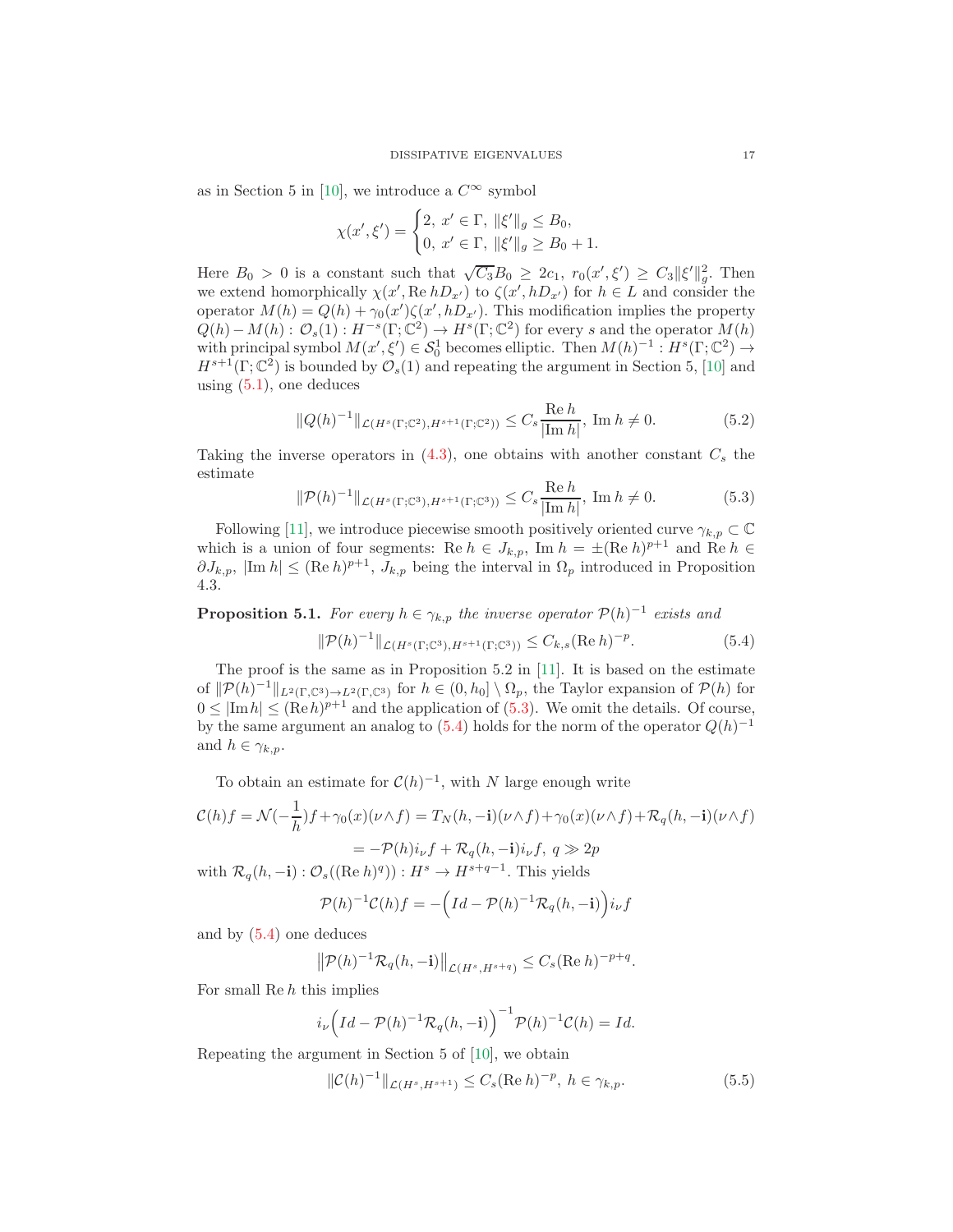In the same way writing

$$
\mathcal{C}(h)^{-1} - i_{\nu} \mathcal{P}(h)^{-1} = i_{\nu} \left( \left( Id - \mathcal{P}(h)^{-1} \mathcal{R}_q(h, -\mathbf{i}) \right)^{-1} - Id \right) \mathcal{P}(h)^{-1},
$$

one gets

<span id="page-17-1"></span>
$$
\|\mathcal{C}(h)^{-1} - i_{\nu} \mathcal{P}(h)^{-1}\|_{\mathcal{L}(H^s, H^{s+q-1})} \le C_s(|h|^{q-2p}), \ h \in \gamma_{k,p}.\tag{5.6}
$$

On the other hand,  $i_{\nu} \mathcal{P}(h)^{-1} = \left(-\mathcal{P}(h)i_{\nu}\right)^{-1}$  since  $i_{\nu}i_{\nu} = -Id$ . By using the Cauchy formula

$$
\frac{d}{dh}\left(\mathcal{C}(h) - \left(-\mathcal{P}(h)i_{\nu}\right)\right) = \frac{1}{2\pi i} \int_{\tilde{\gamma}_{k,p}} \frac{C(\zeta) + \mathcal{P}(\zeta)i_{\nu}}{\zeta - h} d\zeta
$$

$$
= \int_{\tilde{\gamma}_{k,p}} \mathcal{R}_q(\zeta, -\mathbf{i}) i_{\nu} d\zeta,
$$

where  $\tilde{\gamma}_{k,p}$  is the boundary of a domain containing  $\gamma_{k,p}$ , one deduces

<span id="page-17-2"></span>
$$
\left\|\frac{d}{dh}\mathcal{C}(h) - \frac{d}{dh}(-\mathcal{P}(h)i_{\nu})\right\|_{\mathcal{L}(H^s, H^{q+q-1})} \leq C_s (\text{Re } h)^q. \tag{5.7}
$$

Now we pass to a trace formula involving  $P(h)^{-1}$  and  $Q(h)^{-1}$ . Recall that  $k_0 \in \mathbb{N}$ is fixed so that  $\mu_k(h_0) > 0, k \ge k_0$ . Let  $\mu_k(h_k) = 0, 0 < h_k < h_0, k \ge k_0$ . Since  $\mu_k(h)$  is increasing when  $\mu_k(h) \in [-\delta, \delta]$ , the function  $\mu_k(h)$  has no other zeros for  $0 < h \le h_0$ . We define the multiplicity of  $h_k$  as the multiplicity of the eigenvalues  $\mu_k(h)$  of  $Q(h)$  and denote by  $\dot{A}$  the derivative of  $A$  with respect to  $h$ .

**Proposition 5.2.** Let  $\beta \subset L$  be a closed positively oriented simple  $C^1$  curve without self intersections such that there are no points  $h_k$  on  $\beta$  with  $\mu_k(h_k) = 0, k \geq k_0$ . Then

<span id="page-17-0"></span>
$$
\text{tr}_{H^{1/2}(\Gamma; \mathbb{C}^3)} \frac{1}{2\pi \mathbf{i}} \int_{\beta} \mathcal{P}(h)^{-1} \dot{\mathcal{P}}(h) dh = \text{tr}_{H^{1/2}(\Gamma; \mathbb{C}^2)} \frac{1}{2\pi \mathbf{i}} \int_{\beta} Q(h)^{-1} \dot{Q}(h) dh \qquad (5.8)
$$

is equal to the number of  $h_k$  counted with their multiplicities in the domain bounded by  $\beta$ .

*Proof.* Since  $\beta$  is related to the eigenvalues of  $Q(h)$ , repeating without any changes the argument of the proof of Proposition 5.3 in [\[11\]](#page-19-8), one deduces the existence of the trace on the right hand side of  $(5.8)$  and the fact that this trace is equal to the number of  $h_k$  in the domain bounded by β. Next

$$
\int_{\beta} \begin{pmatrix} Q(h) & 0_{1,2} \\ S^*(h) & r(h) \end{pmatrix}^{-1} \begin{pmatrix} \dot{Q}(h) & 0_{1,2} \\ \dot{S}^*(h) & \dot{r}(h) \end{pmatrix} dh = \int_{\beta} \begin{pmatrix} Q(h)^{-1} \dot{Q}(h) & 0 \\ Y_{1,2}(h) & r^{-1}(h)\dot{r}(h) \end{pmatrix} dh
$$

and the integral of  $r^{-1}(h)\dot{r}(h)$  vanishes since this operator is analytic in the domain bounded by  $\beta$ . Thus the trace of the right hand side of the above equality is equal to the right hand side of  $(5.8)$  multiplies by  $(2\pi i)$ . Write

$$
\begin{aligned}\n\begin{pmatrix}\nQ(h) & 0_{1,2} \\
S^*(h) & r(h)\n\end{pmatrix}^{-1} \begin{pmatrix}\nI & S(h)r^{-1}(h) \\
0_{2,1} & 1\n\end{pmatrix}^{-1} \frac{d}{dh} \begin{bmatrix}\nI & S(h)r^{-1}(h) \\
0_{2,1} & 1\n\end{bmatrix} \begin{pmatrix}\nQ(h) & 0_{1,2} \\
S^*(h) & r(h)\n\end{pmatrix} \\
&= \begin{pmatrix}\nQ(h) & 0_{1,2} \\
S^*(h) & r(h)\n\end{pmatrix}^{-1} \begin{pmatrix}\n\dot{Q}(h) & 0_{1,2} \\
\dot{S}^*(h) & \dot{r}(h)\n\end{pmatrix} + Z(h).\n\end{aligned}
$$

The integral of  $Z(h)$  vanishes by the cyclicity of trace since the product

$$
\begin{pmatrix} I & S^*(h)r^{-1}(h) \\ 0_{2,1} & 1 \end{pmatrix}^{-1} \frac{d}{dh} \begin{pmatrix} I & S^*(h)r^{-1}(h) \\ 0_{2,1} & 1 \end{pmatrix}.
$$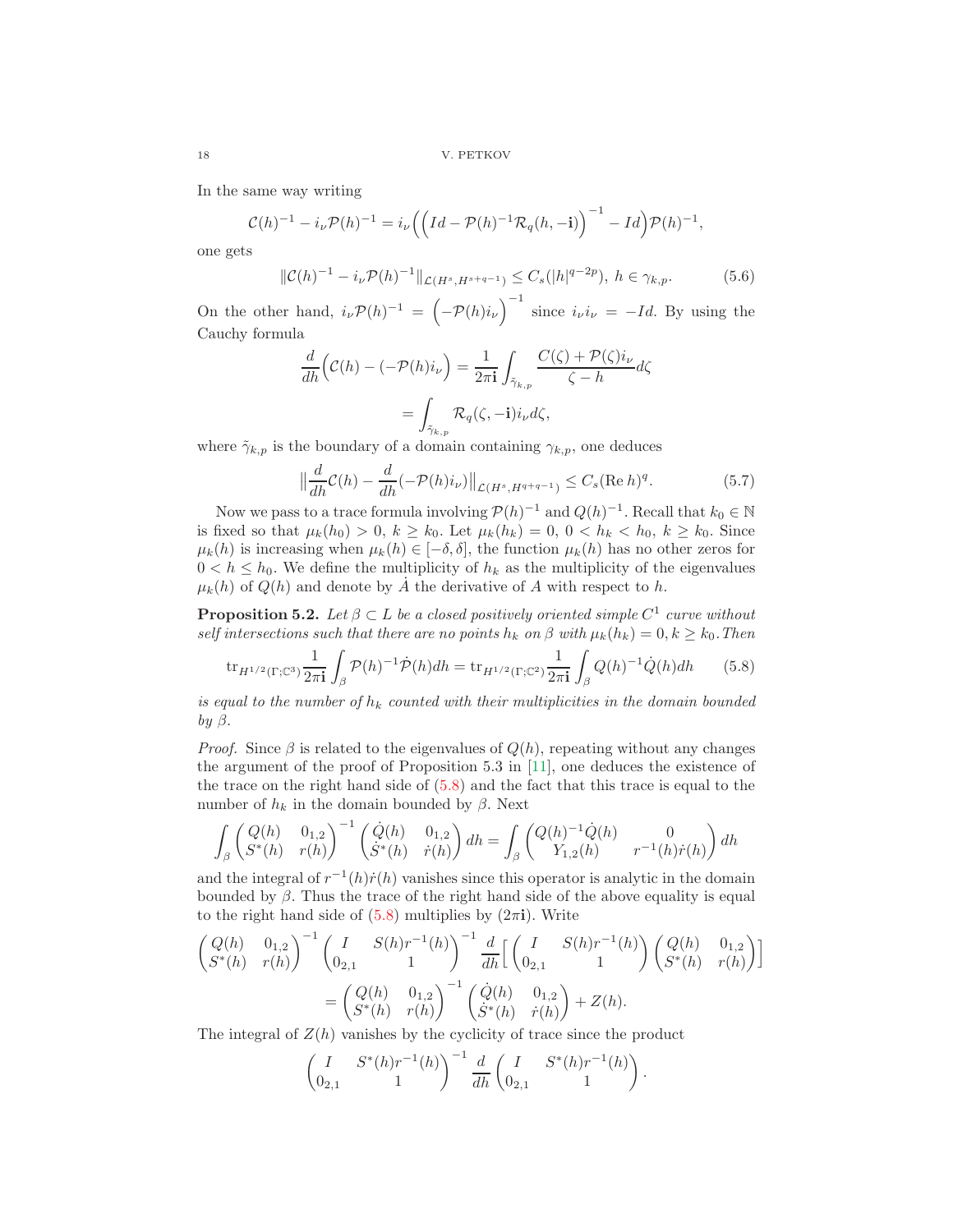is an analytic function of  $h$ . By applying the equality  $(4.3)$ , we obtain that the trace of integral involving  $\begin{pmatrix} R(h) & S(h) \\ S(h) & S(h) \end{pmatrix}$  $S^*(h)$   $r(h)$  is equal to the trace on the right hand side of [\(5.8\)](#page-17-0). By the same manipulation as above taking the product with  $(Op_h(U))^{-1}$  on the right and by  $Op_h(U)$  on the left, one obtains [\(5.8\)](#page-17-0).

Notice that by the cyclicity of the trace we get

$$
\operatorname{tr}_{H^{1/2}(\Gamma; \mathbb{C}^3)} \int_{\beta} \mathcal{P}(h)^{-1} \dot{\mathcal{P}}(h) dh = \operatorname{tr}_{H^{1/2}(\Gamma; \mathbb{C}^3)} \int_{\beta} \left( -\mathcal{P}(h)i_{\nu} \right)^{-1} \frac{d}{dh} \left( -\mathcal{P}(h)i_{\nu} \right) dh.
$$

Applying the estimate [\(5.6\)](#page-17-1) for  $C(h)^{-1} - i_{\nu} \mathcal{P}(h)^{-1}$  and [\(5.7\)](#page-17-2) for  $\frac{d}{dh} \mathcal{C}(h) - \frac{d}{dh} \left(-\mathcal{P}(h)i_{\nu}\right)$ and taking into account Proposition 5.2, we conclude as in Section 5 of [\[10\]](#page-19-3) that in the case  $0 < \gamma(x) < 1$ ,  $\forall x \in \Gamma$ , we have

$$
\operatorname{tr} \frac{1}{2\pi \mathbf{i}} \int_{\gamma_{k,p}} \mathcal{C}(h)^{-1} \dot{\mathcal{C}}(h) dh = \operatorname{tr} \frac{1}{2\pi \mathbf{i}} \int_{\gamma_{k,p}} \mathcal{P}(h)^{-1} \dot{\mathcal{P}}(h) dh
$$

$$
= \operatorname{tr} \frac{1}{2\pi \mathbf{i}} \int_{\gamma_{k,p}} \mathcal{Q}(h)^{-1} \dot{\mathcal{Q}}(h) dh.
$$

The analysis in the case  $\gamma(x) > 1$ ,  $\forall x \in \Gamma$ , is completely similar and we have trace formula involving the operator  $C_1(h)$  introduced at the end of Section 2 and trace formula involving  $Q_1(h)$  and  $\mathcal{P}_1(h) = T_{1,N}(h, -i) - \gamma_0 I$ . In this case

$$
\operatorname{tr} \frac{1}{2\pi \mathbf{i}} \int_{\gamma_{k,p}} C_1(h)^{-1} \dot{C}_1(h) dh = \operatorname{tr} \frac{1}{2\pi \mathbf{i}} \int_{\gamma_{k,p}} \mathcal{P}_1(h)^{-1} \dot{\mathcal{P}}_1(h) dh
$$

$$
= \operatorname{tr} \frac{1}{2\pi \mathbf{i}} \int_{\gamma_{k,p}} Q_1(h)^{-1} \dot{Q}_1(h) dh.
$$

The equality of traces shows that the proof of the asymptotic  $(1.3)$  is reduced to the count of  $h_k$  with their multiplicities for which we have  $\mu_k(h_k) = 0$  in the domain  $\beta_{k,j}$  bounded by  $\gamma_{k,p}$ . Here  $\mu_k(h)$  are the eigenvalues of  $Q(h)$  (resp.  $Q_1(h)$ ) if  $0 < \gamma(x) < 1$  (resp. if  $\gamma(x) > 1$ ). We obtain a bijection  $\beta_{k,j} \ni h_k \to \ell(h_k) =$  $\lambda_j \in \sigma_p(G_b) \cap \Lambda$  which preserves the multiplicities. The existence of  $h_k$  with  $1/r < h_k < h_0$  is equivalent to  $\mu_k(1/r) < 0$  and we are going to study the asymptotic of the counting function of the negative eigenvalues of  $Q(1/r)$  (resp.  $Q_1(1/r)$ ). The semiclassical principal symbol of both operators  $Q(h)$ ,  $Q_1(h)$  has a double eigenvalue  $q(x', \xi') = \sqrt{1 + r_0(x', \xi')} - \gamma_0(x')$ . Applying Theorem 12.3 in [\[4\]](#page-19-10), we obtain

$$
\sharp\{\lambda\in\sigma_p(G_b)\cap\Lambda:\;|\lambda|\le r,\;r\ge C_{\gamma_0}\}=\frac{r^2}{(2\pi)^2}\int_{q(x',\xi')\le 0}dx'd\xi'+\mathcal{O}_{\gamma_0}(r).
$$

Finally,

$$
\int_{q(x',\xi')\leq 0} dx'd\xi' = \int_{r_0(x',\xi')\leq \gamma_0^2(x')-1} dx'd\xi' = \pi \int_{\Gamma} (\gamma_0^2(x')-1)dx'
$$

and this completes the proof of Theorem 1.1.